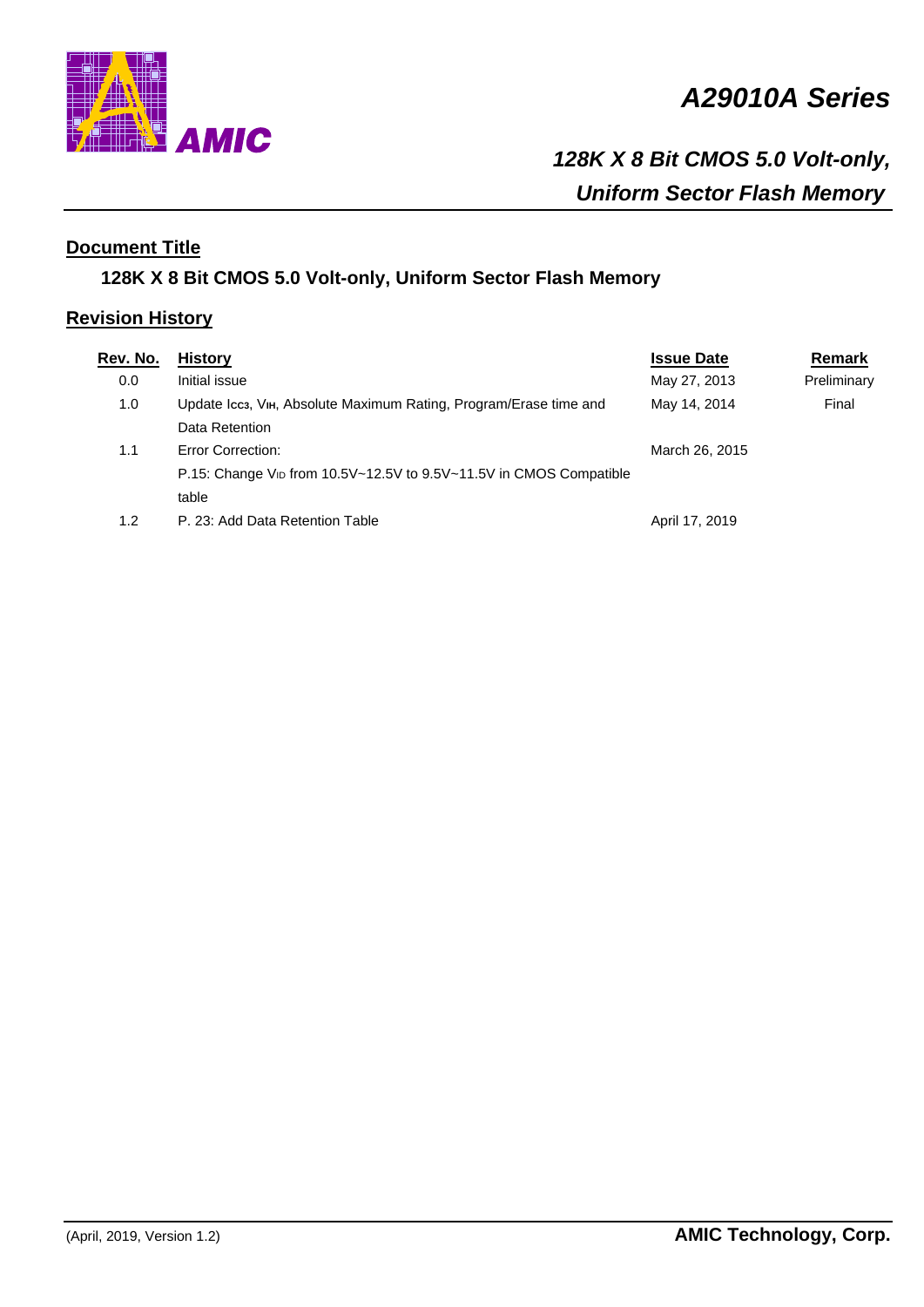

# *A29010A Series*

# *128K X 8 Bit CMOS 5.0 Volt-only, Uniform Sector Flash Memory*

## **Features**

- 5.0V  $\pm$  10% for read and write operations
- Access times:
- 55ns (max.)
- Current:
	- 20mA typical active read current
	- 30mA typical program/erase current
	- 6μA typical CMOS standby
- Flexible sector architecture
- 32 KbyteX4 sectors
- Any combination of sectors can be erased
- Supports full chip erase
- Sector protection:
- A hardware method of protecting sectors to prevent any inadvertent program or erase operations within that sector
- Extended operating temperature range: -40°C~+85°C for –U series
- Embedded Erase Algorithms
- Embedded Erase algorithm will automatically erase the entire chip or any combination of designated sectors and verify the erased sectors

#### **General Description**

The A29010A is a 5.0 volt-only Flash memory organized as 131,072 bytes of 8 bits each. The 128 Kbytes of data are further divided into four sectors for flexible sector erase capability. The 8 bits of data appear on I/O**0** - I/O**7** while the addresses are input on A0 to A16. The A29010A is offered in 32-pin PLCC, TSOP, and PDIP packages. This device is designed to be programmed in-system with the standard system 5.0 volt VCC supply. Additional 12.0 volt VPP is not required for in-system write or erase operations. However, the A29010A can also be programmed in standard EPROM programmers.

The A29010A has the first toggle bit, I/O**6**, which indicates whether an Embedded Program or Erase is in progress, or it is in the Erase Suspend. Besides the I/O**6** toggle bit, the A29010A has a second toggle bit, I/O**2**, to indicate whether the addressed sector is being selected for erase. The A29010A also offers the ability to program in the Erase Suspend mode. The standard A29010A offers access times of 55ns allowing high-speed microprocessors to operate without wait states. To eliminate bus contention the device has separate chip enable ( CE ),

write enable ( WE ) and output enable (OE ) controls.

The device requires only a single 5.0 volt power supply for both read and write functions. Internally generated and regulated voltages are provided for the program and erase operations.

The A29010A is entirely software command set compatible with the JEDEC single-power-supply Flash standard. Commands are written to the command register using standard microprocessor write timings. Register contents serve as input to an internal state-machine that controls the erase and programming circuitry. Write cycles also internally latch addresses and data needed for the programming and erase

- Embedded Program algorithm automatically writes and verifies bytes at specified addresses
- Minimum 100,000 program/erase cycles per sector
- 20-year data retention at 125°C
- Reliable operation for the life of the system
- Compatible with JEDEC-standards
	- Pinout and software compatible with single-powersupply Flash memory standard
	- Superior inadvertent write protection
- Data Polling and toggle bits - Provides a software method of detecting completion of program or erase operations
- Erase Suspend/Erase Resume
	- Suspends a sector erase operation to read data from, or program data to, a non-erasing sector, then resumes the erase operation
- Package options
	- 32-pin P-DIP, PLCC, or TSOP(Forward type)
	- All Pb-free (Lead-free) products are RoHS2.0 compliant

operations. Reading data out of the device is similar to reading from other Flash or EPROM devices.

Device programming occurs by writing the proper program command sequence. This initiates the Embedded Program algorithm - an internal algorithm that automatically times the program pulse widths and verifies proper program margin.

Device erasure occurs by executing the proper erase command sequence. This initiates the Embedded Erase algorithm - an internal algorithm that automatically preprograms the array (if it is not already programmed) before executing the erase operation. During erase, the device automatically times the erase pulse widths and verifies proper erase margin.

The host system can detect whether a program or erase operation is complete by reading the I/O**7** (Data Polling) and I/O**6** (toggle) status bits. After a program or erase cycle has been completed, the device is ready to read array data or accept another command.

The sector erase architecture allows memory sectors to be erased and reprogrammed without affecting the data contents of other sectors. The A29010A is fully erased when shipped from the factory.

The hardware sector protection feature disables operations for both program and erase in any combination of the sectors of memory. This can be achieved via programming equipment.

The Erase Suspend feature enables the user to put erase on hold for any period of time to read data from, or program data to, any other sector that is not selected for erasure. True background erase can thus be achieved.

Power consumption is greatly reduced when the device is placed in the standby mode.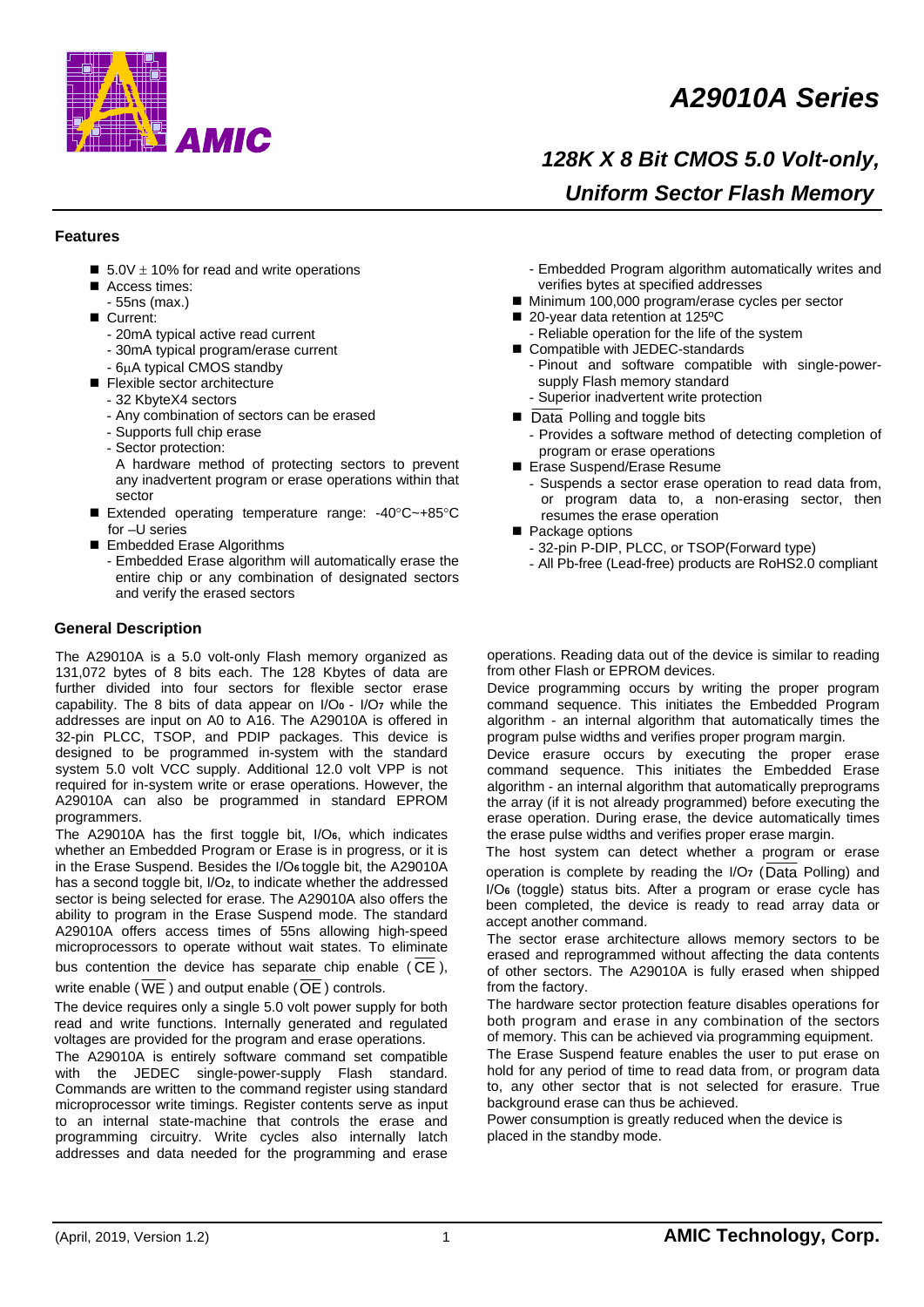

# **Pin Configurations**



■ **TSOP** (Forward type)

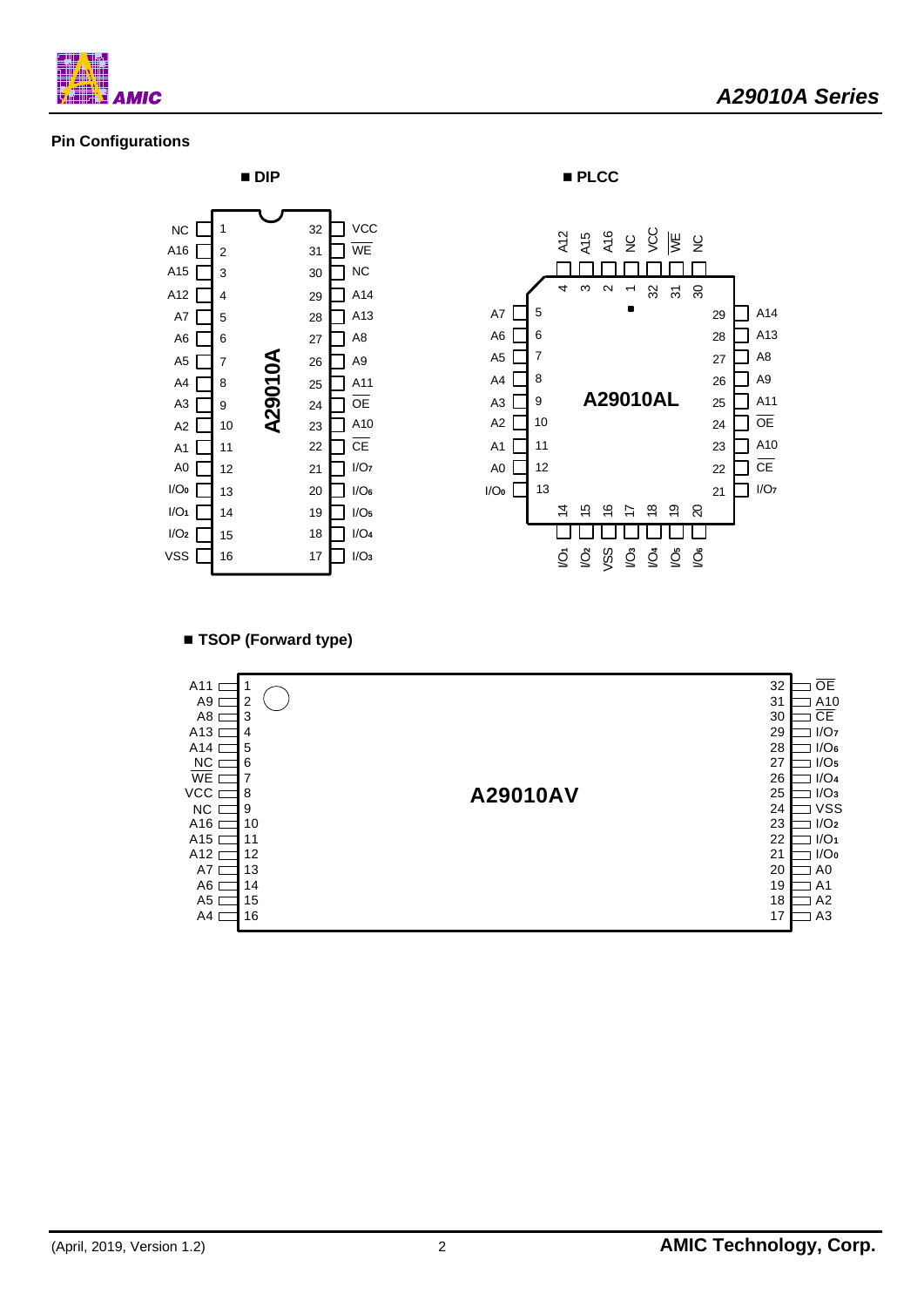

# **Block Diagram**



## **Pin Descriptions**

| Pin No.         | <b>Description</b>   |
|-----------------|----------------------|
| $AO - A16$      | Address Inputs       |
| $I/O0 - I/O7$   | Data Inputs/Outputs  |
| <b>CE</b>       | Chip Enable          |
| <b>WE</b>       | <b>Write Enable</b>  |
| $\overline{OE}$ | <b>Output Enable</b> |
| <b>VSS</b>      | Ground               |
| VCC             | Power Supply         |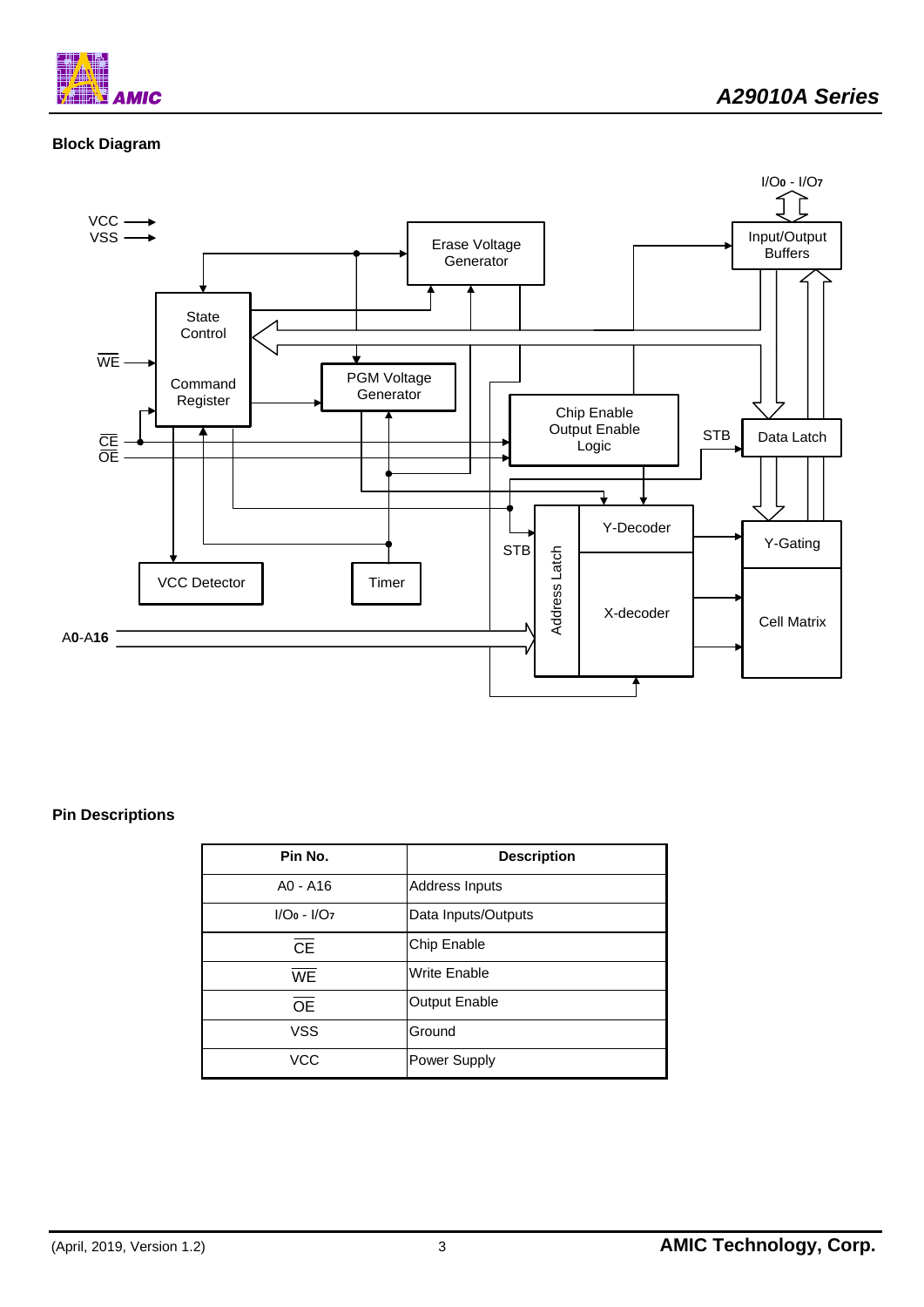

## **Absolute Maximum Ratings\***

| Output Short Circuit Current (Note 3)  200mA |  |
|----------------------------------------------|--|

#### **Notes:**

- 1. Minimum DC voltage on input or I/O pins is -0.5V. During voltage transitions, inputs may undershoot VSS to -2.0V for periods of up to 20ns. Maximum DC voltage on output and I/O pins is VCC +0.5V. During voltage transitions, outputs may overshoot to VCC +1.5V for periods up to 20ns.
- 2. Minimum DC input voltage on A9 pins is -0.5V. During voltage transitions, A9 andOE may overshoot VSS to -2.0V for periods of up to 20ns. Maximum DC input voltage on A9 and OE is +11.5V which may overshoot to 12.5V for periods up to 20ns.
- 3. No more than one output is shorted at a time. Duration of the short circuit should not be greater than one second.

## **Device Bus Operations**

This section describes the requirements and use of the device bus operations, which are initiated through the internal command register. The command register itself does not occupy any addressable memory location. The register is composed of latches that store the commands, along with the address and data information needed to execute the command.

#### **\*Comments**

Stresses above those listed under "Absolute Maximum Ratings" may cause permanent damage to this device. These are stress ratings only. Functional operation of this device at these or any other conditions above those indicated in the operational sections of these specification is not implied or intended. Exposure to the absolute maximum rating conditions for extended periods may affect device reliability.

## **Operating Ranges**

| <b>Commercial Devices</b>     |  |
|-------------------------------|--|
|                               |  |
| <b>Extended Range Devices</b> |  |
|                               |  |

#### **VCC Supply Voltages**

VCC for ± 10% devices …………………………. +4.5V to +5.5V Operating ranges define those limits between which the functionally of the device is guaranteed.

The contents of the register serve as inputs to the internal state machine. The state machine outputs dictate the function of the device. The appropriate device bus operations table lists the inputs and control levels required, and the resulting output. The following subsections describe each of these operations in further detail.

| Operation             | <b>CE</b>       | <b>OE</b> | <b>WE</b> | $AO - A16$ | $I/O0 - I/O7$ |
|-----------------------|-----------------|-----------|-----------|------------|---------------|
| Read                  |                 |           | H         | Ain        | Dout          |
| Write                 |                 | H         |           | <b>AIN</b> | DIN           |
| <b>CMOS Standby</b>   | $VCC \pm 0.5$ V | X         | X         | X          | High-Z        |
| <b>TTL Standby</b>    | Н               | X         | X         | X          | High-Z        |
| <b>Output Disable</b> |                 | H         | H         | X          | High-Z        |

## **Table 1. A29010A Device Bus Operations**

Legend:

L = Logic Low = V**IL**, H = Logic High = V**IH**, V**ID** = 10.5 ± 1.0V, X = Don't Care, D**IN** = Data In, D**OUT** = Data Out, A**IN** = Address In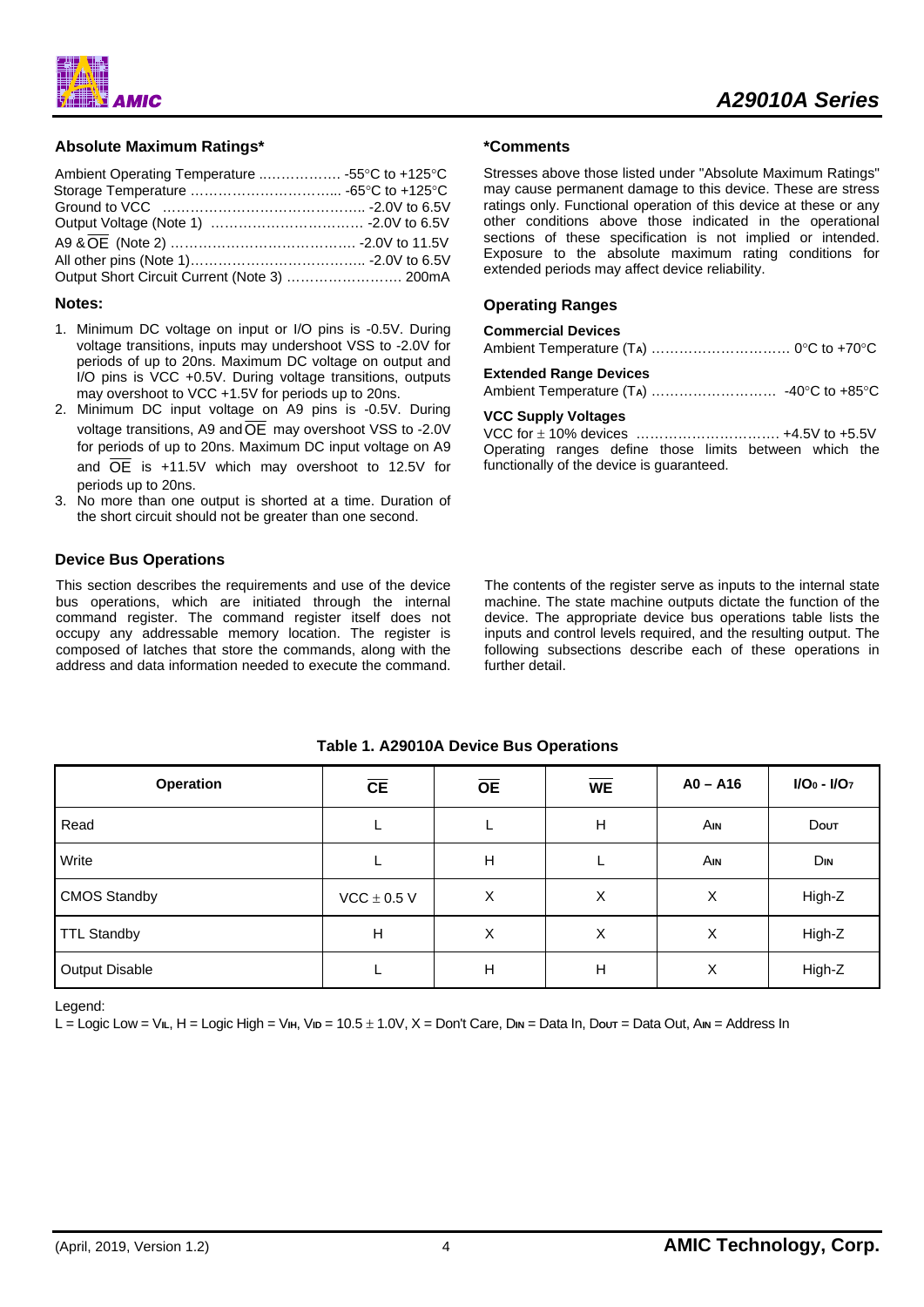# **Requirements for Reading Array Data**

To read array data from the outputs, the system must drive the  $\overline{CE}$  and  $\overline{OE}$  pins to V<sub>IL</sub>.  $\overline{CE}$  is the power control and selects the device.  $\overline{OE}$  is the output control and gates array data to the output pins. WE should remain at V**IH** all the time during read operation. The internal state machine is set for reading array data upon device power-up, or after a hardware reset. This ensures that no spurious alteration of the memory content occurs during the power transition. No command is necessary in this mode to obtain array data. Standard microprocessor read cycles that assert valid addresses on the device address inputs produce valid data on the device data outputs. The device remains enabled for read access until the command register contents are altered.

See "Reading Array Data" for more information. Refer to the AC Read Operations table for timing specifications and to the Read Operations Timings diagram for the timing waveforms, Icc1 in the DC Characteristics table represents the active current specification for reading array data.

### **Writing Commands/Command Sequences**

To write a command or command sequence (which includes programming data to the device and erasing sectors of memory), the system must drive  $\overline{WE}$  and  $\overline{CE}$  to V<sub>IL</sub>, and  $\overline{OE}$ to V**IH**. An erase operation can erase one sector, multiple sectors, or the entire device. The Sector Address Tables indicate the address range that each sector occupies. A "sector address" consists of the address inputs required to uniquely select a sector. See the "Command Definitions" section for details on erasing a sector or the entire chip, or suspending/resuming the erase operation.

After the system writes the autoselect command sequence, the device enters the autoselect mode. The system can then read autoselect codes from the internal register (which is separate from the memory array) on I/O**7** - I/O**0**. Standard read cycle timings apply in this mode. Refer to the "Autoselect Mode" and

"Autoselect Command Sequence" sections for more information.

I**CC2** in the Characteristics table represents the active current specification for the write mode. The "AC Characteristics" section contains timing specification tables and timing diagrams for write operations.

# **Program and Erase Operation Status**

During an erase or program operation, the system may check the status of the operation by reading the status bits on I/O**7** - I/O<sub>0</sub>. Standard read cycle timings and Icc read specifications apply. Refer to "Write Operation Status" for more information, and to each AC Characteristics section for timing diagrams.

### **Standby Mode**

When the system is not reading or writing to the device, it can place the device in the standby mode. In this mode, current consumption is greatly reduced, and the outputs are placed in the high impedance state, independent of the OE input.

The device enters the CMOS standby mode when the  $\overline{CE}$  is held at  $\sqrt{c}$   $\leq$   $\pm$  0.5V. (Note that this is a more restricted voltage range than V<sub>IH</sub>.) The device enters the TTL standby mode when CE is held at V**IH.** The device requires the standard access time (t**CE**) before it is ready to read data.

If the device is deselected during erasure or programming, the device draws active current until the operation is completed. Icc<sub>3</sub> in the DC Characteristics tables represents the standby current specification.

## **Output Disable Mode**

When the  $\overline{OE}$  input is at V<sub>IH</sub>, output from the device is disabled. The output pins are placed in the high impedance state.

| <b>Sector</b>   | A16 | A <sub>15</sub> | <b>Sector Size (Kbytes)</b> | <b>Address Range</b> |
|-----------------|-----|-----------------|-----------------------------|----------------------|
| SA0             | 0   | 0               | 32                          | 00000h - 07FFFh      |
| SA <sub>1</sub> | 0   |                 | 32                          | 08000h - 0FFFFh      |
| SA <sub>2</sub> |     | 0               | 32                          | 10000h - 17FFFh      |
| SA <sub>3</sub> |     |                 | 32                          | 18000h - 1FFFFh      |

## **Table 2. A29010A Block Sector Address Table**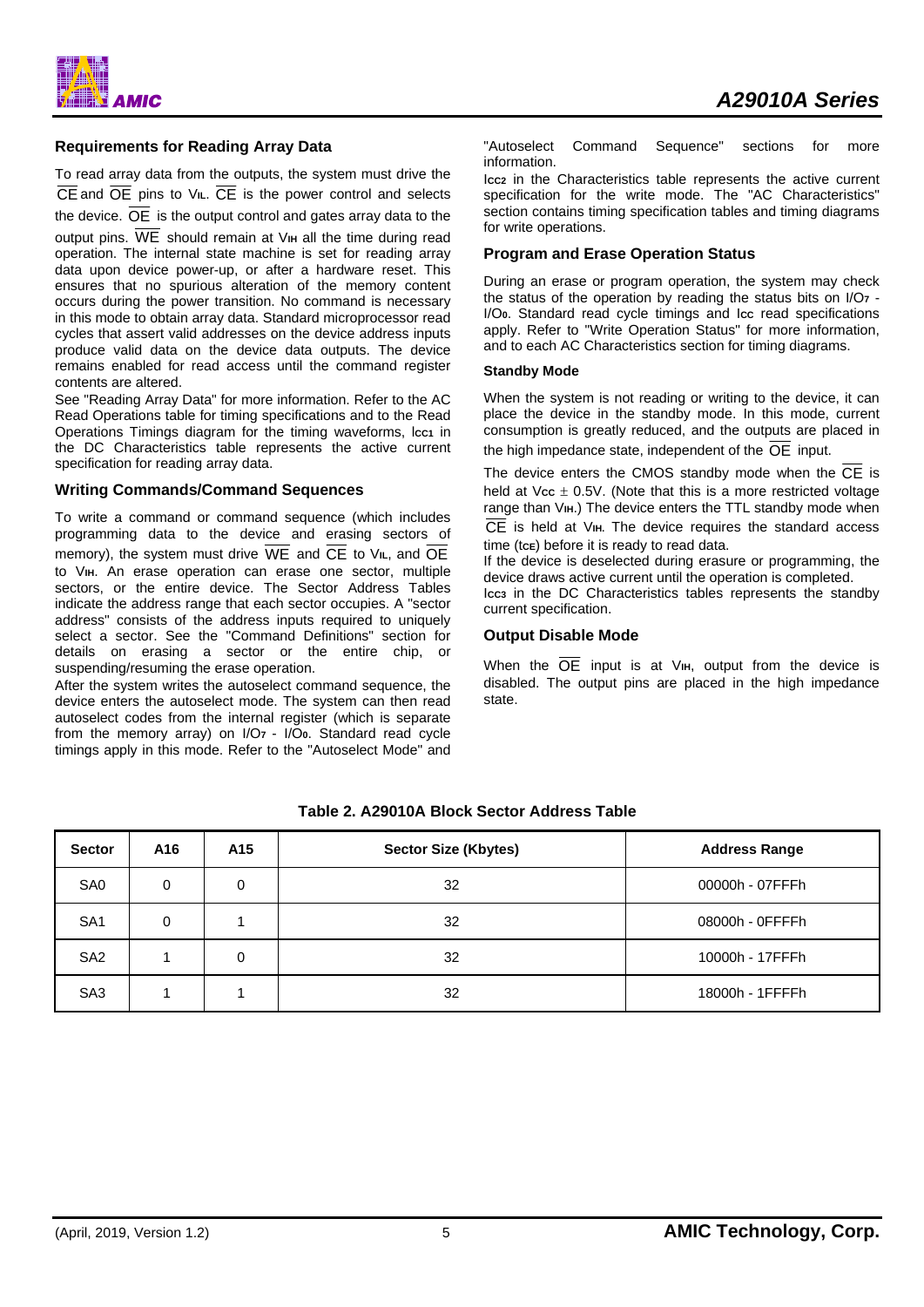

## **Autoselect Mode**

The autoselect mode provides manufacturer and device identification, and sector protection verification, through identifier codes output on I/O**7** - I/O**0**. This mode is primarily intended for programming equipment to automatically match a device to be programmed with its corresponding programming algorithm. However, the autoselect codes can also be accessed in-system through the command register.

When using programming equipment, the autoselect mode requires V<sub>ID</sub> (9.5V to 11.5 V) on address pinA9. Address pins A6, A1, and A0 must be as shown in Autoselect Codes (High Voltage Method) table. In addition, when verifying sector

protection, the sector address must appear on the appropriate highest order address bits. Refer to the corresponding Sector Address Tables. The Command Definitions table shows the remaining address bits that are don't care. When all necessary bits have been set as required, the programming equipment may then read the corresponding identifier code on I/O**7** - I/O**0**.To access the autoselect codes in-system, the host system can issue the autoselect command via the command register, as shown in the Command Definitions table. This method does not require V**ID**. See "Command Definitions" for details on using the autoselect mode.

| <b>Description</b>       | A <sub>16</sub> - A <sub>15</sub> | A14 - A10 | A9  | A8 - A7 | A <sub>6</sub> | $A5 - A2$ | A <sub>1</sub> | A <sub>0</sub> | <b>Identifier Code on</b> |
|--------------------------|-----------------------------------|-----------|-----|---------|----------------|-----------|----------------|----------------|---------------------------|
|                          |                                   |           |     |         |                |           |                |                | $I/O_7 - I/O_0$           |
| Manufacturer ID: AMIC    | X                                 | X         | VID | X       | <b>VIL</b>     | X         | VIL            | VIL            | 37h                       |
| Device ID: A29010A       | X                                 | X         | VID | X       | VIL            | X         | Vil            | Vін            | A4h                       |
| <b>Sector Protection</b> | Sector                            | X         | VID | X       | <b>VIL</b>     | X         | Vін            | <b>VIL</b>     | 01h (protected)           |
| Verification             | Address                           |           |     |         |                |           |                |                | 00h (unprotected)         |
| Continuation ID          | X                                 | X         | VID | X       | <b>VIL</b>     | X         | Vін            | <b>V</b> ін    | 7Fh                       |

| Table 3. A29010A Autoselect Codes (High Voltage Method) |  |  |
|---------------------------------------------------------|--|--|
|---------------------------------------------------------|--|--|

Note: CE=V**IL**, OE =V**IL** and WE =V**IH** when Autoselect Mode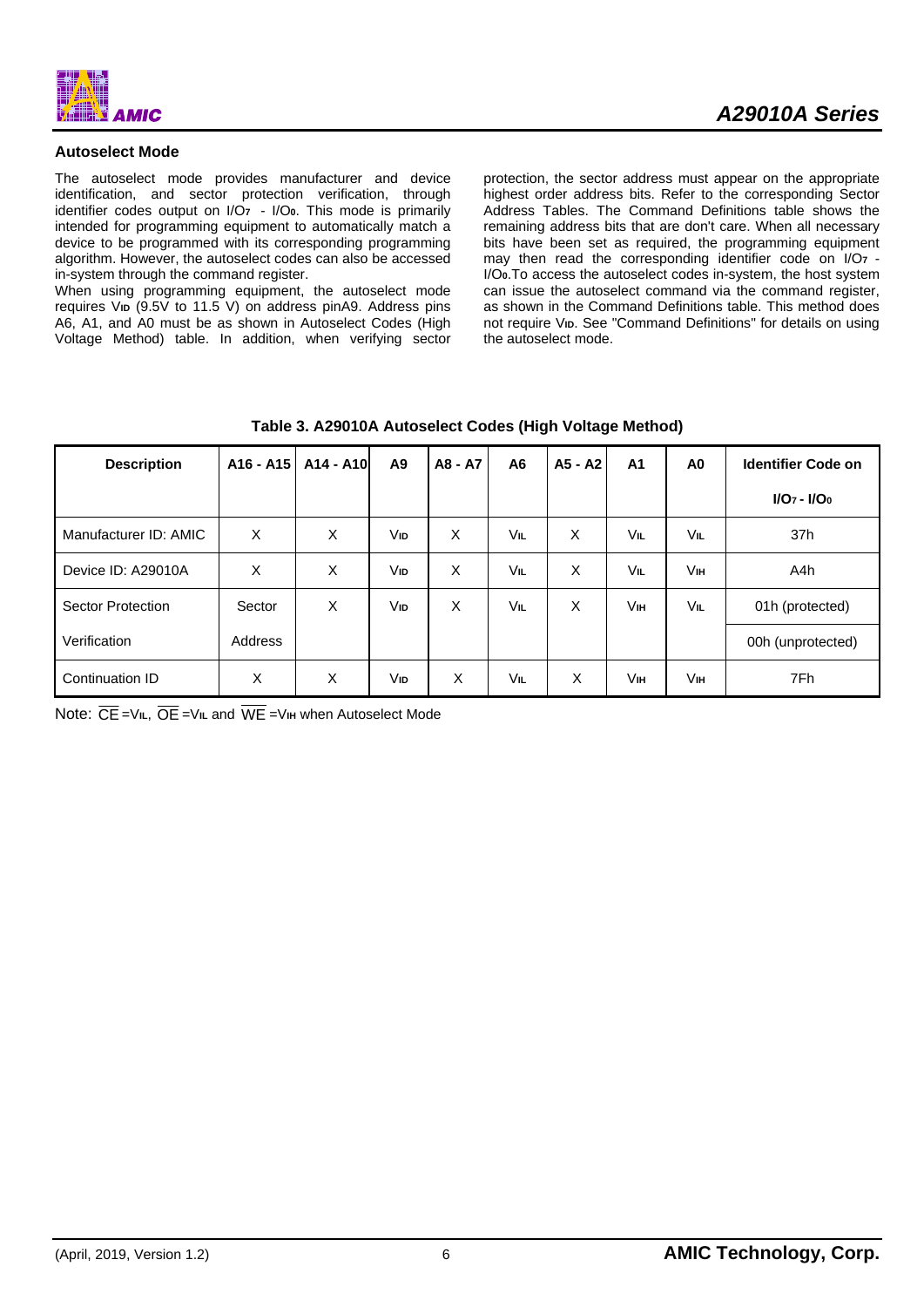**AMIC** 

## **Sector Protection/Unprotection**

The hardware sector protection feature disables both program and erase operations in any sector. The hardware sector unprotection feature re-enables both program and erase operations in previously protected sectors.

Sector protection/unprotection must be implemented using programming equipment. The procedure requires a high voltage (V**ID**) on address pin A9 and the control pins.

The device is shipped with all sectors unprotected.

It is possible to determine whether a sector is protected or unprotected. See "Autoselect Mode" for details.

#### **Hardware Data Protection**

The requirement of command unlocking sequence for programming or erasing provides data protection against inadvertent writes (refer to the Command Definitions table). In addition, the following hardware data protection measures prevent accidental erasure or programming, which might otherwise be caused by spurious system level signals during Vcc power-up transitions, or from system noise. The device is powered up to read array data to avoid accidentally writing data to the array.

## **Write Pulse "Glitch" Protection**

Noise pulses of less than 5ns (typical) on  $\overline{OE}$ ,  $\overline{CE}$  or  $\overline{WE}$ do not initiate a write cycle.

## **Logical Inhibit**

Write cycles are inhibited by holding any one of  $\overline{OE}$  = VIL,  $\overline{CE}$  $=$  V<sub>IH</sub> or  $\overline{WE}$  = V<sub>IH</sub>. To initiate a write cycle,  $\overline{CE}$  and  $\overline{WE}$ must be a logical zero while  $\overline{OE}$  is a logical one.

#### **Power-Up Write Inhibit**

If  $\overline{WE} = \overline{CE} = \overline{VE}$  and  $\overline{OE} = \overline{V}$  in during power up, the device does not accept commands on the rising edge of  $\overline{\text{WE}}$  . The internal state machine is automatically reset to reading array data on the initial power-up.

#### **Command Definitions**

Writing specific address and data commands or sequences into the command register initiates device operations. The Command Definitions table defines the valid register command sequences. Writing incorrect address and data values or writing them in the improper sequence resets the device to reading array data.

All addresses are latched on the falling edge of  $\overline{WE}$  or  $\overline{CE}$ , whichever happens later. All data is latched on the rising edge of  $\overline{WE}$  or  $\overline{CE}$ , whichever happens first. Refer to the appropriate timing diagrams in the "AC Characteristics" section.

#### **Reading Array Data**

The device is automatically set to reading array data after device power-up. No commands are required to retrieve data. The device is also ready to read array data after completing an Embedded Program or Embedded Erase algorithm. After the device accepts an Erase Suspend command, the device enters the Erase Suspend mode. The system can read array data using the standard read timings, except that if it reads at

an address within erase-suspended sectors, the device outputs status data.

After completing a programming operation in the Erase Suspend mode, the system may once again read array data with the same exception. See "Erase Suspend/Erase Resume Commands" for more information on this mode.

The system must issue the reset command to re-enable the device for reading array data if I/O**5** goes high, or while in the autoselect mode. See the "Reset Command" section, next.

See also "Requirements for Reading Array Data" in the "Device Bus Operations" section for more information. The Read Operations table provides the read parameters, and Read Operation Timings diagram shows the timing diagram.

#### **Reset Command**

Writing the reset command to the device resets the device to reading array data. Address bits are don't care for this command. The reset command may be written between the sequence cycles in an erase command sequence before erasing begins. This resets the device to reading array data. Once erasure begins, however, the device ignores reset commands until the operation is complete.

The reset command may be written between the sequence cycles in a program command sequence before programming begins. This resets the device to reading array data (also applies to programming in Erase Suspend mode). Once programming begins, however, the device ignores reset commands until the operation is complete.

The reset command may be written between the sequence cycles in an autoselect command sequence. Once in the autoselect mode, the reset command must be written to return to reading array data (also applies to autoselect during Erase Suspend).

If I/O**5** goes high during a program or erase operation, writing the reset command returns the device to reading array data (also applies during Erase Suspend).

## **Autoselect Command Sequence**

The autoselect command sequence allows the host system to access the manufacturer and devices codes, and determine whether or not a sector is protected. The Command Definitions table shows the address and data requirements. This method is an alternative to that shown in the Autoselect Codes (High Voltage Method) table, which is intended for PROM programmers and requires V<sub>ID</sub> on address bit A9.

The autoselect command sequence is initiated by writing two unlock cycles, followed by the autoselect command. The device then enters the autoselect mode, and the system may read at any address any number of times, without initiating another command sequence.

#### **Byte Program Command Sequence**

Programming is a four-bus-cycle operation. The program command sequence is initiated by writing two unlock write cycles, followed by the program set-up command. The program address and data are written next, which in turn initiate the Embedded Program algorithm. The system is not required to provide further controls or timings. The device automatically provides internally generated program pulses and verify the programmed cell margin. The Command Definitions table shows the address and data requirements for the byte program command sequence.

When the Embedded Program algorithm is complete, the device then returns to reading array data and addresses are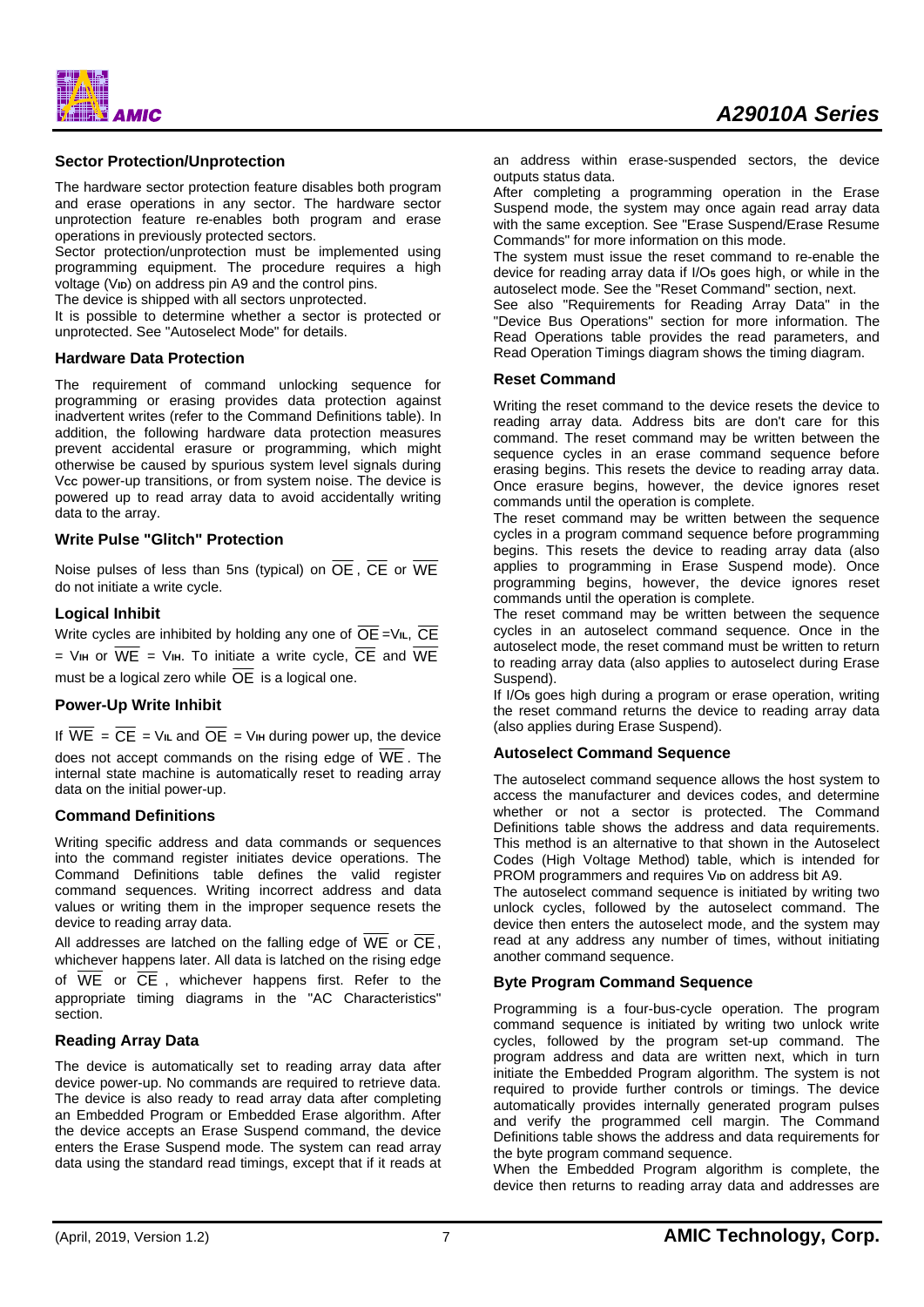no longer latched. The system can determine the status of the program operation by using I/O**7** or I/O**6**. See "Write Operation Status" for information on these status bits.

Any commands written to the device during the Embedded Program Algorithm are ignored. Programming is allowed in any sequence and across sector boundaries. A bit cannot be programmed from a "0" back to a "1 ". Attempting to do so may halt the operation and set I/O**5** to "1", or cause the Data Polling algorithm to indicate the operation was successful. However, a succeeding read will show that the data is still "0". Only erase operations can convert a "0" to a "1".



Note : See the appropriate Command Definitions table for program command sequence.

#### **Figure 1. Program Operation**

## **Chip Erase Command Sequence**

Chip erase is a six-bus-cycle operation. The chip erase command sequence is initiated by writing two unlock cycles, followed by a set-up command. Two additional unlock write cycles are then followed by the chip erase command, which in turn invokes the Embedded Erase algorithm. The device does not require the system to preprogram prior to erase. The Embedded Erase algorithm automatically preprograms and

verifies the entire memory for an all zero data pattern prior to electrical erase. The system is not required to provide any controls or timings during these operations. The Command Definitions table shows the address and data requirements for the chip erase command sequence.

Any commands written to the chip during the Embedded Erase algorithm are ignored. The system can determine the status of the erase operation by using I/O**7**, I/O**6**, or I/O**2**. See "Write Operation Status" for information on these status bits. When the Embedded Erase algorithm is complete, the device returns to reading array data and addresses are no longer latched.

Figure 2 illustrates the algorithm for the erase operation. See the Erase/Program Operations tables in "AC Characteristics" for parameters, and to the Chip/Sector Erase Operation Timings for timing waveforms.

#### **Sector Erase Command Sequence**

Sector erase is a six-bus-cycle operation. The sector erase command sequence is initiated by writing two unlock cycles, followed by a set-up command. Two additional unlock write cycles are then followed by the address of the sector to be erased, and the sector erase command. The Command Definitions table shows the address and data requirements for the sector erase command sequence.

The device does not require the system to preprogram the memory prior to erase. The Embedded Erase algorithm automatically programs and verifies the sector for an all zero data pattern prior to electrical erase. The system is not required to provide any controls or timings during these operations.

 After the command sequence is written, a sector erase timeout of 50μs begins. During the time-out period, additional sector addresses and sector erase commands may be written. Loading the sector erase buffer may be done in any sequence, and the number of sectors may be from one sector to all sectors. The time between these additional cycles must be less than 50μs, otherwise the last address and command might not be accepted, and erasure may begin. It is recommended that processor interrupts be disabled during this time to ensure all commands are accepted. The interrupts can be re-enabled after the last Sector Erase command is written. If the time between additional sector erase commands can be assumed to be less than 50μs, the system need not monitor I/O**3**. Any command other than Sector Erase or Erase Suspend during the time-out period resets the device to reading array data. The system must rewrite the command sequence and any additional sector addresses and commands.

The system can monitor I/O**3** to determine if the sector erase timer has timed out. (See the " I/O**3**: Sector Erase Timer" section.) The time-out begins from the rising edge of the final

WE pulse in the command sequence.

Once the sector erase operation has begun, only the Erase Suspend command is valid. All other commands are ignored.

When the Embedded Erase algorithm is complete, the device returns to reading array data and addresses are no longer latched. The system can determine the status of the erase operation by using I/O**7**, I/O**6**, or I/O**2**. Refer to "Write Operation Status" for information on these status bits.

Figure 2 illustrates the algorithm for the erase operation. Refer to the Erase/Program Operations tables in the "AC Characteristics" section for parameters, and to the Sector Erase Operations Timing diagram for timing waveforms.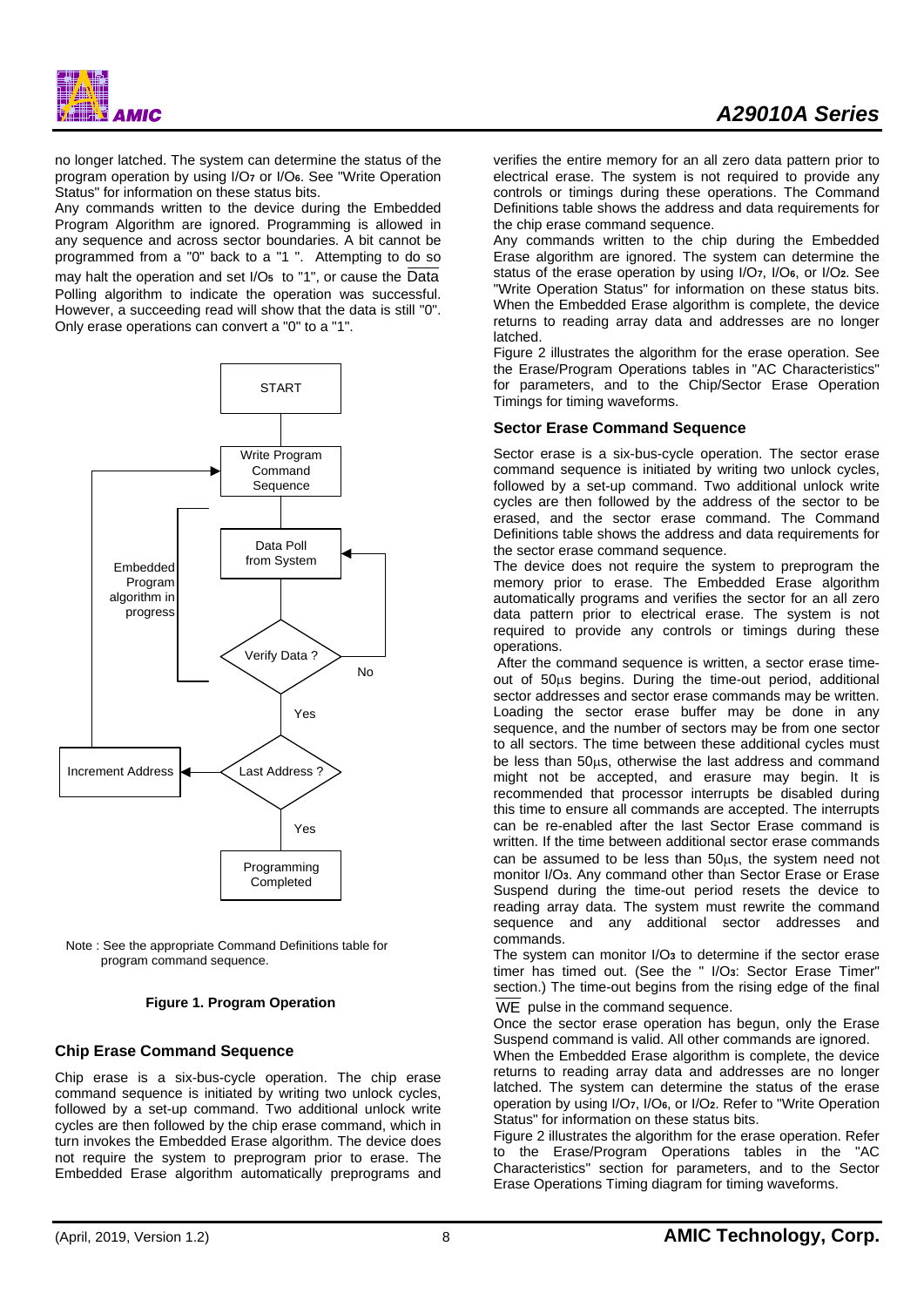## **Erase Suspend/Erase Resume Commands**

The Erase Suspend command allows the system to interrupt a sector erase operation and then read data from, or program data to, any sector not selected for erasure. This command is valid only during the sector erase operation, including the 50μs time-out period during the sector erase command sequence. The Erase Suspend command is ignored if written during the chip erase operation or Embedded Program algorithm. Writing the Erase Suspend command during the Sector Erase time-out immediately terminates the time-out period and suspends the erase operation. Addresses are "don't cares" when writing the Erase Suspend command.

When the Erase Suspend command is written during a sector erase operation, the device requires a maximum of 20μs to suspend the erase operation. However, when the Erase Suspend command is written during the sector erase time-out, the device immediately terminates the time-out period and suspends the erase operation.

After the erase operation has been suspended, the system can read array data from or program data to any sector not selected for erasure. (The device "erase suspends" all sectors selected for erasure.) Normal read and write timings and command definitions apply. Reading at any address within erase-suspended sectors produces status data on I/O**7** - I/O**0**. The system can use I/O**7**, or I/O**6** and I/O**2** together, to determine if a sector is actively erasing or is erasesuspended. See "Write Operation Status" for information on these status bits.

After an erase-suspended program operation is complete, the system can once again read array data within non-suspended sectors. The system can determine the status of the program operation using the I/O**7** or I/O**6** status bits, just as in the standard program operation. See "Write Operation Status" for more information.

The system may also write the autoselect command sequence when the device is in the Erase Suspend mode. The device allows reading autoselect codes even at addresses within erasing sectors, since the codes are not stored in the memory array.

When the device exits the autoselect mode, the device reverts to the Erase Suspend mode, and is ready for another valid operation. See "Autoselect Command Sequence" for more information.

The system must write the Erase Resume command (address bits are "don't care") to exit the erase suspend mode and continue the sector erase operation. Further writes of the Resume command are ignored. Another Erase Suspend command can be written after the device has resumed erasing.



Note :

1. See the appropriate Command Definitions table for erase command sequences.

2. See "I/O**3** : Sector Erase Timer" for more information.

#### **Figure 2. Erase Operation**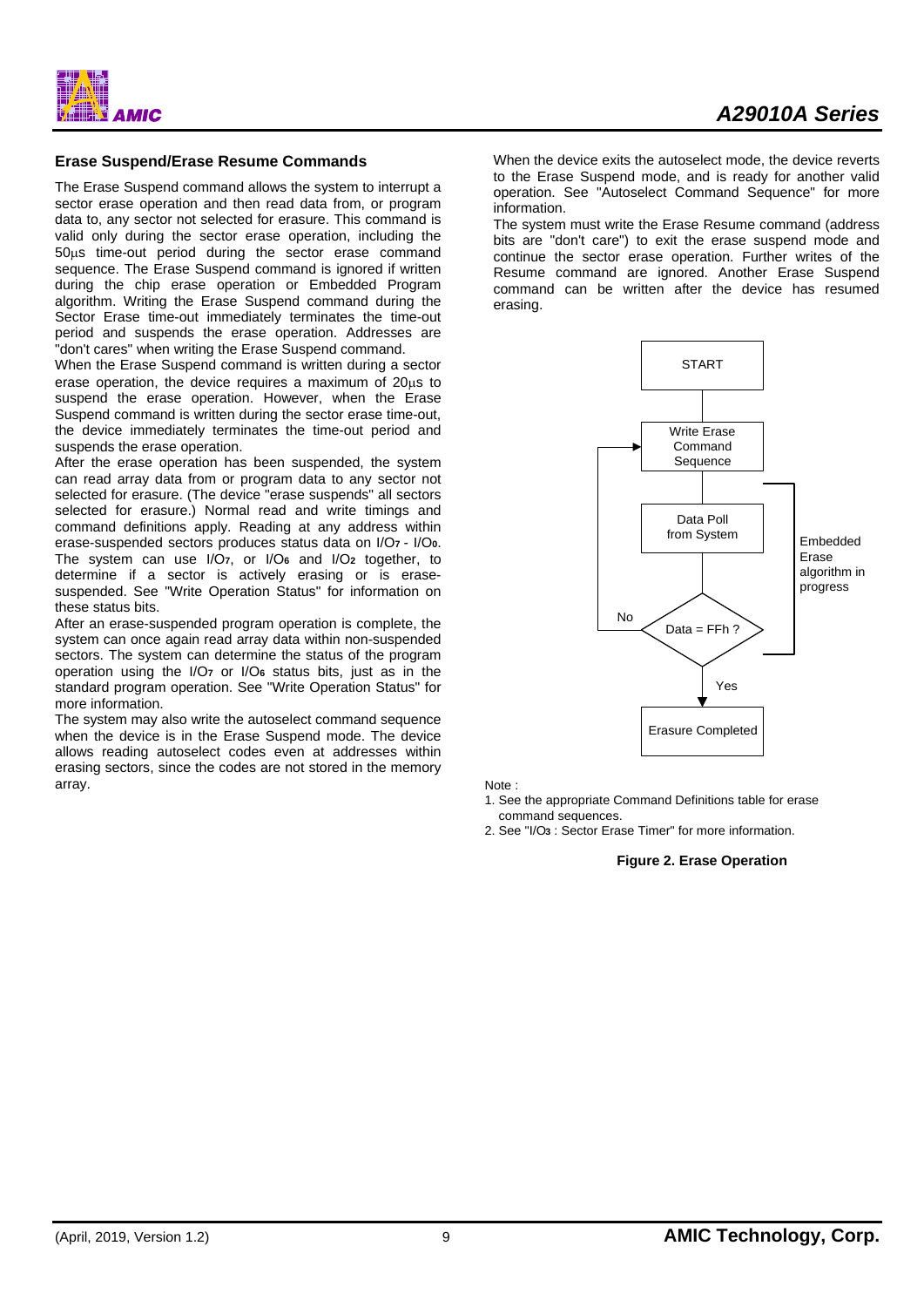| <b>Command</b>          |                            |        | <b>Bus Cycles (Notes 2 - 4)</b> |                |               |             |              |           |                  |                |                   |      |              |             |
|-------------------------|----------------------------|--------|---------------------------------|----------------|---------------|-------------|--------------|-----------|------------------|----------------|-------------------|------|--------------|-------------|
|                         | Sequence<br>(Note 1)       | Cycles | <b>First</b>                    |                | <b>Second</b> |             | <b>Third</b> |           | <b>Fourth</b>    |                | <b>Fifth</b>      |      | <b>Sixth</b> |             |
|                         |                            |        | <b>Addr</b>                     | Data           | Addr          | <b>Data</b> | Addr         | Data l    | Addrl            | Data           | Addr <sup>1</sup> | Data | Addr         | <b>Data</b> |
| Read (Notes 5, 6)       |                            | 1      | <b>RA</b>                       | <b>RD</b>      |               |             |              |           |                  |                |                   |      |              |             |
| Reset (Note 6)          |                            | 1      | <b>XXX</b>                      | F <sub>0</sub> |               |             |              |           |                  |                |                   |      |              |             |
|                         | Manufacturer ID            | 4      | 555                             | AA             | 2AA           | 55          | 555          | 90        | X00              | 37             |                   |      |              |             |
|                         | Device ID                  | 4      | 555                             | AA             | 2AA           | 55          | 555          | 90        | X01              | A <sub>4</sub> |                   |      |              |             |
| Auto select<br>(Note 7) | Continuation ID            | 4      | 555                             | AA             | 2AA           | 55          | 555          | 90        | X <sub>03</sub>  | 7F             |                   |      |              |             |
|                         | Sector Protect Verify<br>4 | 555    | AA                              | 2AA            | 55            | 555         | 90           | <b>SA</b> | 00               |                |                   |      |              |             |
|                         | (Note 8)                   |        |                                 |                |               |             |              |           | X <sub>0</sub> 2 | 01             |                   |      |              |             |
| Program                 |                            | 4      | 555                             | AA             | 2AA           | 55          | 555          | A0        | <b>PA</b>        | <b>PD</b>      |                   |      |              |             |
| Chip Erase              |                            | 6      | 555                             | AA             | 2AA           | 55          | 555          | 80        | 555              | AA             | 2AA               | 55   | 555          | 10          |
| Sector Erase            |                            | 6      | 555                             | AA             | 2AA           | 55          | 555          | 80        | 555              | AA             | 2AA               | 55   | <b>SA</b>    | 30          |
| Erase Suspend (Note 9)  |                            | 1      | <b>XXX</b>                      | B <sub>0</sub> |               |             |              |           |                  |                |                   |      |              |             |
| Erase Resume (Note 10)  |                            | 1      | <b>XXX</b>                      | 30             |               |             |              |           |                  |                |                   |      |              |             |

# **Table 4. A29010A Command Definitions**

Legend:

 $X =$  Don't care

RA = Address of the memory location to be read.

RD = Data read from location RA during read operation.

PA = Address of the memory location to be programmed. Addresses latch on the falling edge of the  $\overline{WE}$  or  $\overline{CE}$  pulse, whichever happens later.

PD = Data to be programmed at location PA. Data latches on the rising edge of  $\overline{WE}$  or  $\overline{CE}$  pulse, whichever happens first.

SA = Address of the sector to be verified (in autoselect mode) or erased. Address bits A16 - A15 select a unique sector.

Note:

1. See Table 1 for description of bus operations.

2. All values are in hexadecimal.

- 3. Except when reading array or autoselect data, all bus cycles are write operation.
- 4. Address bits A16 A12 are don't cares for unlock and command cycles, unless SA or PA required.
- 5. No unlock or command cycles required when reading array data.
- 6. The Reset command is required to return to reading array data when device is in the autoselect mode, or if I/O**5** goes high (while the device is providing status data).
- 7. The fourth cycle of the autoselect command sequence is a read cycle.
- 8. The data is 00h for an unprotected sector and 01h for a protected sector. See "Autoselect Command Sequence" for more information.
- 9. The system may read and program in non-erasing sectors, or enter the autoselect mode, when in the Erase Suspend mode.
- 10. The Erase Resume command is valid only during the Erase Suspend mode.
- 11. The time between each command cycle has to be less than 50μs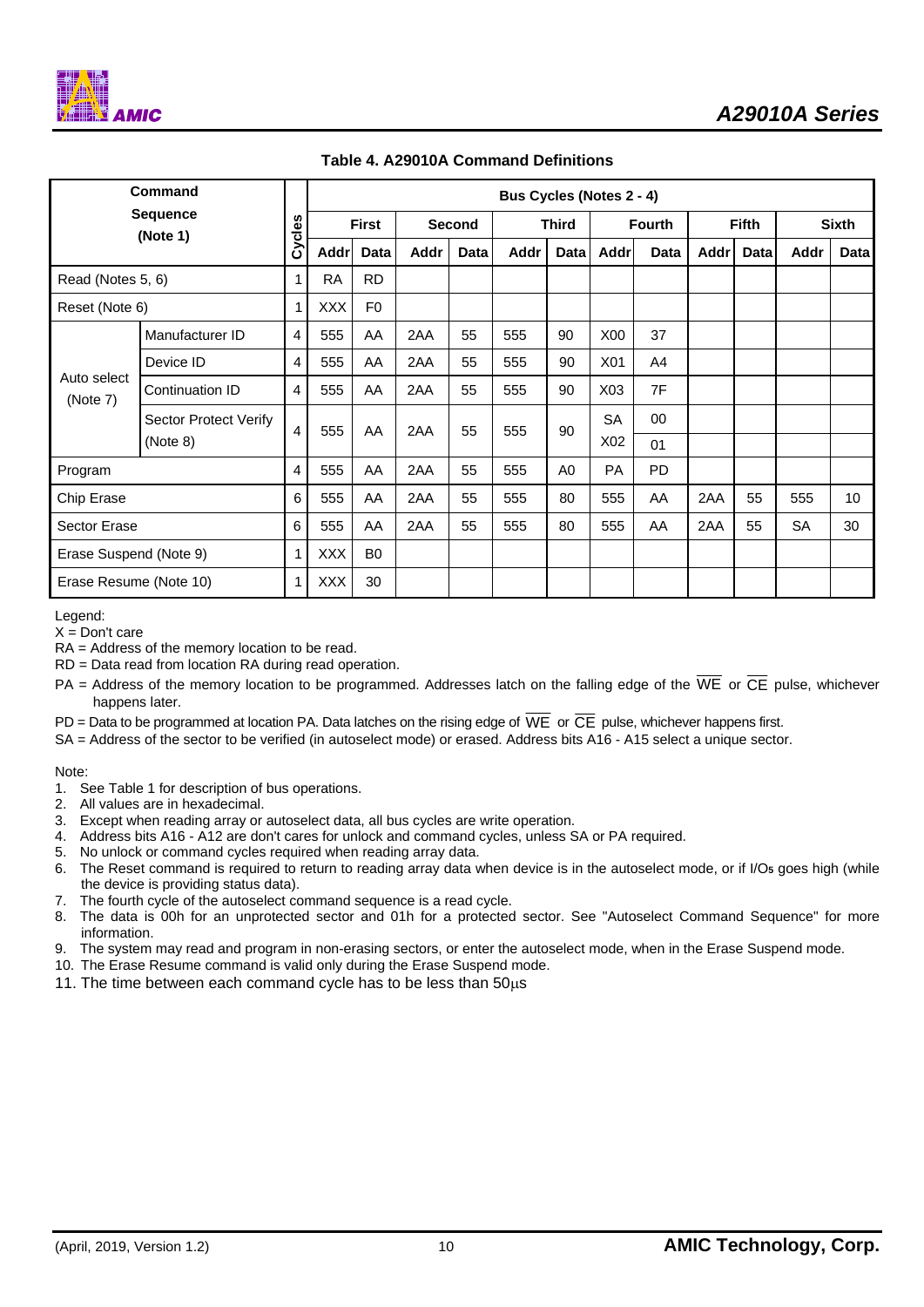

#### **Write Operation Status**

Several bits, I/O**2**, I/O**3**, I/O**5**, I/O**6**, and I/O**7,** are provided in the A29010A to determine the status of a write operation. Table 5 and the following subsections describe the functions of these status bits. I/O**7**, I/O**6** and I/O**2** each offer a method for determining whether a program or erase operation is complete or in progress. These three bits are discussed first.

## **I/O7: Data Polling**

The Data Polling bit, I/O**7**, indicates to the host system whether an Embedded Algorithm is in progress or completed, or whether the device is in Erase Suspend.  $\overline{Data}$  Polling is valid after the rising edge of the final  $\overline{WE}$  pulse in the program or erase command sequence.

During the Embedded Program algorithm, the device outputs on I/O**7** the complement of the datum programmed to I/O**7**. This I/O**7** status also applies to programming during Erase Suspend. When the Embedded Program algorithm is complete, the device outputs the datum programmed to I/O**7**. The system must provide the program address to read valid status information on I/O**7**. If a program address falls within a protected sector, Data Polling on I/O**7** is active for approximately 2μs, then the device returns to reading array data.

During the Embedded Erase algorithm, Data Polling produces a "0" on I/O**7**. When the Embedded Erase algorithm is complete, or if the device enters the Erase Suspend mode, Data Polling produces a "1" on I/O**7**.This is analogous to the complement/true datum output described for the Embedded Program algorithm: the erase function changes all the bits in a sector to "1"; prior to this, the device outputs the "complement," or "0." The system must provide an address within any of the sectors selected for erasure to read valid status information on I/O**7**.

After an erase command sequence is written, if all sectors selected for erasing are protected, Data Polling on I/O**7** is active for approximately 100μs, then the device returns to reading array data. If not all selected sectors are protected, the Embedded Erase algorithm erases the unprotected sectors, and ignores the selected sectors that are protected.

When the system detects I/O**7** has changed from the complement to true data, it can read valid data at I/O**7** - I/O**0** on the following read cycles. This is because I/O**7** may change asynchronously with I/O**0** - I/O**6** while Output Enable (OE ) is asserted low. The Data Polling Timings (During Embedded Algorithms) figure in the "AC Characteristics" section illustrates this. Table 5 shows the outputs for Data Polling on I/O**7**. Figure 3 shows the Data Polling algorithm.



Note :

- 1. VA = Valid address for programming. During a sector erase operation, a valid address is an address within any sector selected for erasure. During chip erase, a valid address is any non-protected sector address.
- 2. I/O**7** should be rechecked even if I/O**5** = "1" because I/O**7** may change simultaneously with I/O**5**.

#### **Figure 3. Data Polling Algorithm**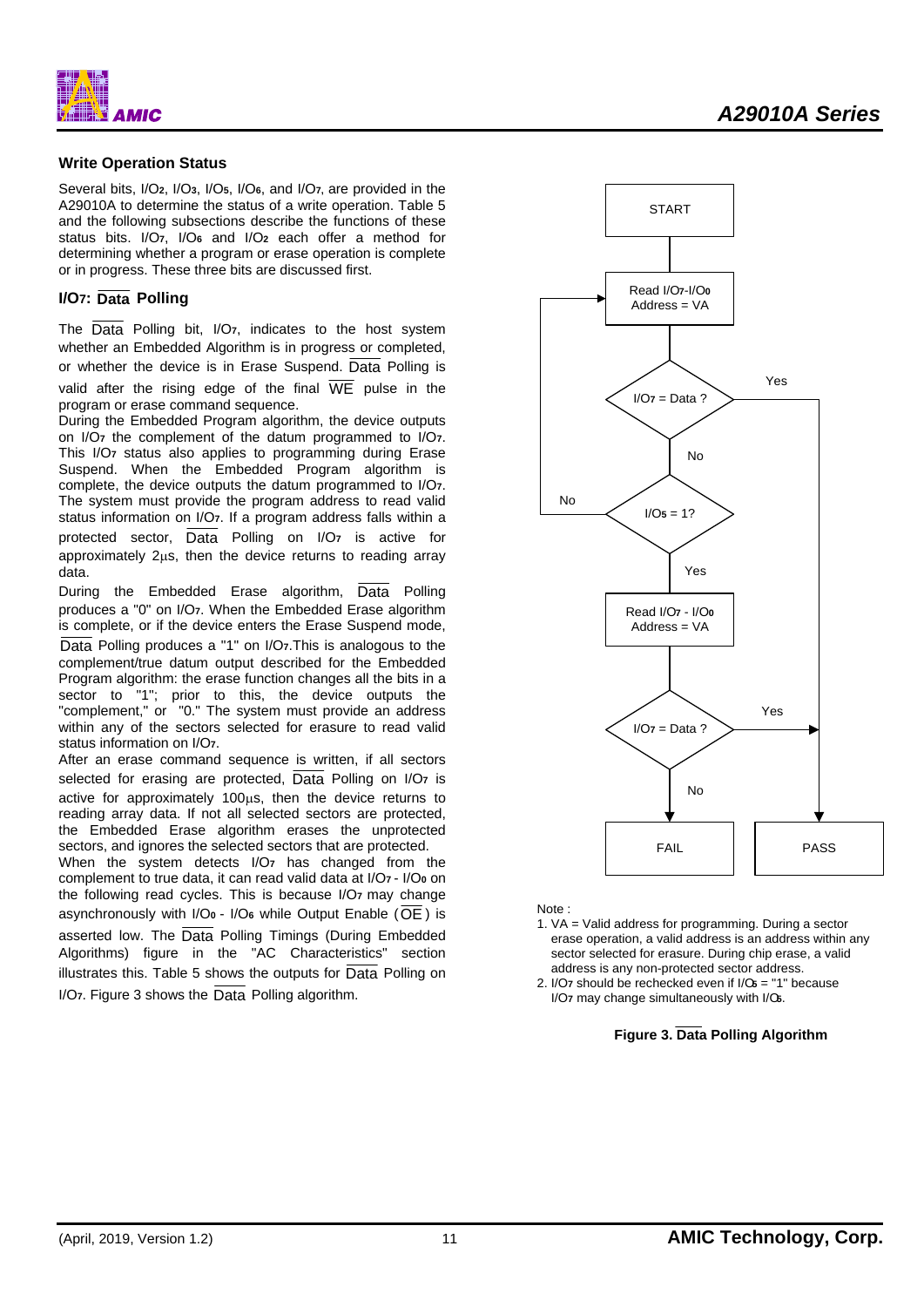**AMIC** 

## **I/O6: Toggle Bit I**

Toggle Bit I on I/O**6** indicates whether an Embedded Program or Erase algorithm is in progress or complete, or whether the device has entered the Erase Suspend mode. Toggle Bit I may be read at any address, and is valid after the rising edge

of the final WE pulse in the command sequence (prior to the program or erase operation), and during the sector erase timeout.

During an Embedded Program or Erase algorithm operation, successive read cycles to any address cause I/O**6** to toggle. (The system may use either OE or CE to control the read cycles.) When the operation is complete, I/O**6** stops toggling.

After an erase command sequence is written, if all sectors selected for erasing are protected, I/O**6** toggles for approximately 100μs, then returns to reading array data. If not all selected sectors are protected, the Embedded Erase algorithm erases the unprotected sectors, and ignores the selected sectors that are protected.

The system can use I/O**6** and I/O**2** together to determine whether a sector is actively erasing or is erase-suspended. When the device is actively erasing (that is, the Embedded Erase algorithm is in progress), I/O**6** toggles. When the device enters the Erase Suspend mode, I/O**6** stops toggling. However, the system must also use I/O**2** to determine which sectors are erasing or erase-suspended. Alternatively, the

system can use I/O**7** (see the subsection on " I/O**7** : Data Polling").

If a program address falls within a protected sector, I/O**<sup>6</sup>** toggles for approximately 2μs after the program command sequence is written, then returns to reading array data.

I/O**6** also toggles during the erase-suspend-program mode, and stops toggling once the Embedded Program algorithm is complete.

The Write Operation Status table shows the outputs for Toggle Bit I on I/O<sub>6</sub>. Refer to Figure 4 for the toggle bit algorithm, and to the Toggle Bit Timings figure in the "AC Characteristics" section for the timing diagram. The I/O**2** vs. I/O**6** figure shows the differences between I/O**2** and I/O**6** in graphical form. See also the subsection on " I/O**2**: Toggle Bit II".

#### **I/O2: Toggle Bit II**

The "Toggle Bit II" on I/O**2**, when used with I/O**6**, indicates whether a particular sector is actively erasing (that is, the Embedded Erase algorithm is in progress), or whether that sector is erase-suspended. Toggle Bit II is valid after the rising edge of the final WE pulse in the command sequence.

I/O**2** toggles when the system reads at addresses within those sectors that have been selected for erasure. (The system may use either OE or CE to control the read cycles.) But I/O**<sup>2</sup>** cannot distinguish whether the sector is actively erasing or is erase-suspended. I/O**6**, by comparison, indicates whether the device is actively erasing, or is in Erase Suspend, but cannot distinguish which sectors are selected for erasure. Thus, both status bits are required for sector and mode information. Refer to Table 5 to compare outputs for I/O**2** and I/O**6**.

Figure 4 shows the toggle bit algorithm in flowchart form, and the section " I/O**2**: Toggle Bit II" explains the algorithm. See also the " I/O<sub>6</sub>: Toggle Bit I" subsection. Refer to the Toggle Bit Timings figure for the toggle bit timing diagram. The I/O**2** vs. I/O**6** figure shows the differences between I/O**2** and I/O**6** in graphical form.

#### **Reading Toggle Bits I/O6, I/O2**

Refer to Figure 4 for the following discussion. Whenever the system initially begins reading toggle bit status, it must read I/O**7** - I/O**0** at least twice in a row to determine whether a toggle bit is toggling. Typically, a system would note and store the value of the toggle bit after the first read. After the second read, the system would compare the new value of the toggle bit with the first. If the toggle bit is not toggling, the device has completed the program or erase operation. The system can read array data on I/O**7** - I/O**0** on the following read cycle.

However, if after the initial two read cycles, the system determines that the toggle bit is still toggling, the system also should note whether the value of I/O**5** is high (see the section on I/O**5**). If it is, the system should then determine again whether the toggle bit is toggling, since the toggle bit may have stopped toggling just as I/O**5** went high. If the toggle bit is no longer toggling, the device has successfully completed the program or erase operation. If it is still toggling, the device did not complete the operation successfully, and the system must write the reset command to return to reading array data.

The remaining scenario is that the system initially determines that the toggle bit is toggling and I/O**5** has not gone high. The system may continue to monitor the toggle bit and I/O**5** through successive read cycles, determining the status as described in the previous paragraph. Alternatively, it may choose to perform other system tasks. In this case, the system must start at the beginning of the algorithm when it returns to determine the status of the operation (top of Figure 4).

#### **I/O5: Exceeded Timing Limits**

I/O**5** indicates whether the program or erase time has exceeded a specified internal pulse count limit. Under these conditions I/O**5** produces a "1." This is a failure condition that indicates the program or erase cycle was not successfully completed.

The I/O**5** failure condition may appear if the system tries to program a "1 "to a location that is previously programmed to "0." Only an erase operation can change a "0" back to a "1." Under this condition, the device halts the operation, and when the operation has exceeded the timing limits, I/O**5** produces a "1."

Under both these conditions, the system must issue the reset command to return the device to reading array data.

#### **I/O3: Sector Erase Timer**

After writing a sector erase command sequence, the system may read I/O**3** to determine whether or not an erase operation has begun. (The sector erase timer does not apply to the chip erase command.) If additional sectors are selected for erasure, the entire time-out also applies after each additional sector erase command. When the time-out is complete, I/O**3** switches from "0" to "1." The system may ignore I/O**3** if the system can guarantee that the time between additional sector erase commands will always be less than 50μs. See also the "Sector Erase Command Sequence" section.

After the sector erase command sequence is written, the system should read the status on I/O**7** (Data Polling) or I/O**<sup>6</sup>** (Toggle Bit 1) to ensure the device has accepted the command sequence, and then read I/O**3**. If I/O**3** is "1", the internally controlled erase cycle has begun; all further commands (other than Erase Suspend) are ignored until the erase operation is complete. If I/O**3** is "0", the device will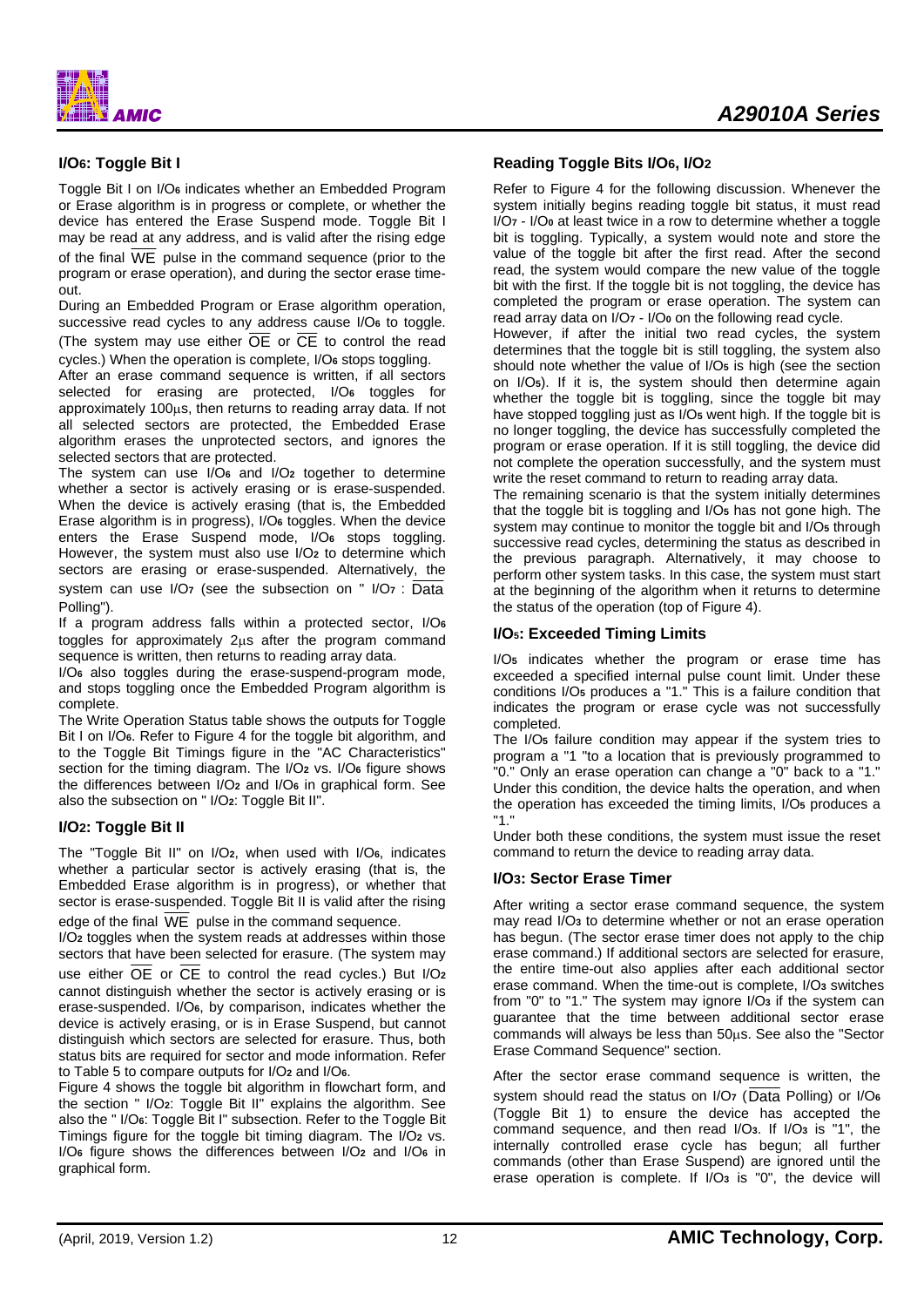accept additional sector erase commands. To ensure the command has been accepted, the system software should check the status of I/O**3** prior to and following each subsequent sector erase command. If I/O**3** is high on the second status check, the last command might not have been accepted. Table 5 shows the outputs for I/O**3**.



Notes :

- 1. Read toggle bit twice to determine whether or not it is toggling. See text.
- 2. Recheck toggle bit because it may stop toggling asI/O**5** changes to "1". See text.

**Figure 4. Toggle Bit Algorithm**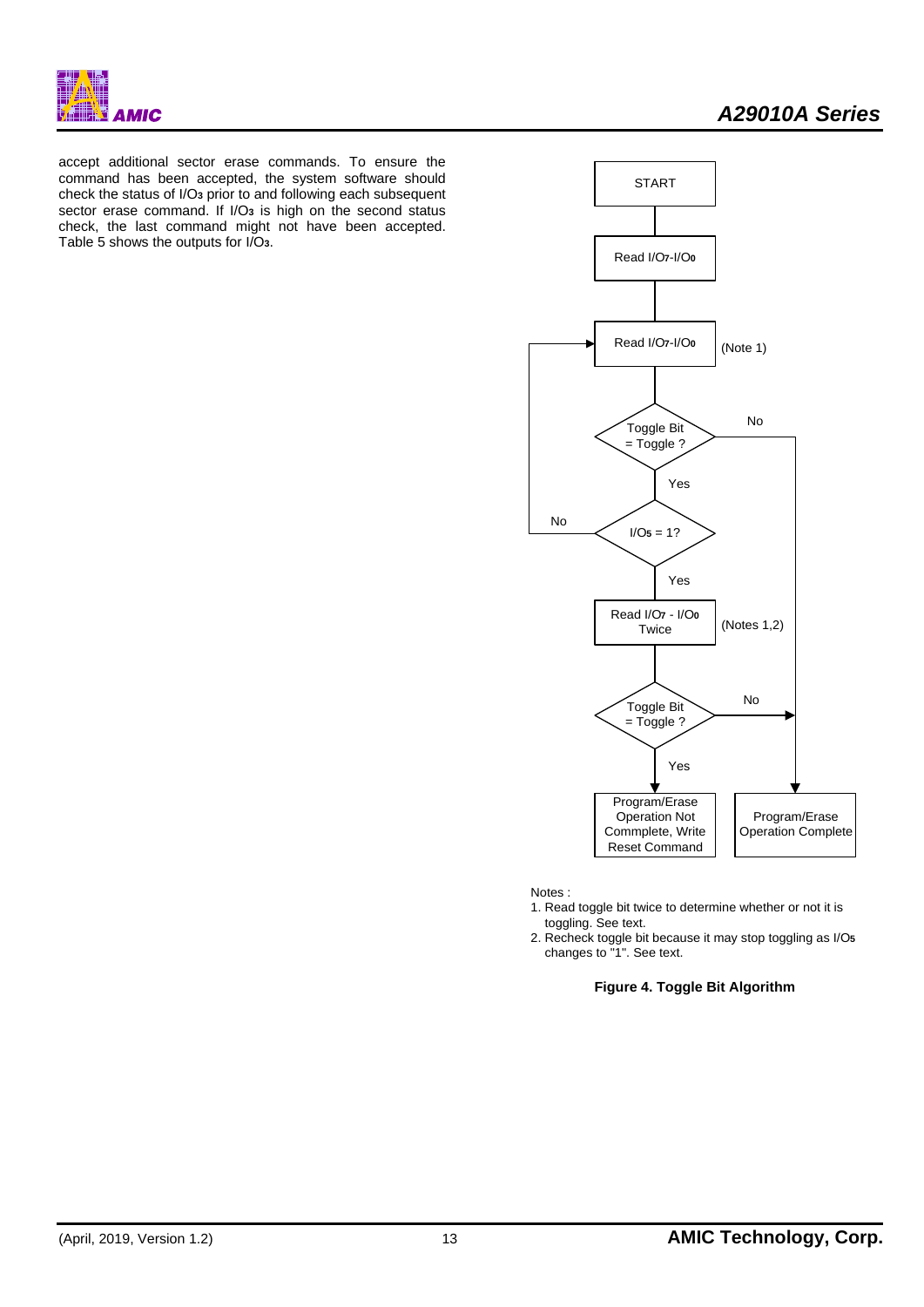

|  |  | <b>Table 5. Write Operation Status</b> |  |
|--|--|----------------------------------------|--|
|--|--|----------------------------------------|--|

| <b>Operation</b>         |                                                   | $1/O7$           | $I/O6$    | $I/O5$      | $I/O3$ | $I/O2$    |
|--------------------------|---------------------------------------------------|------------------|-----------|-------------|--------|-----------|
|                          |                                                   | (Note 1)         |           | (Note 2)    |        | (Note 1)  |
| Standard                 | Embedded Program Algorithm                        | I/O <sub>7</sub> | Toggle    | $\Omega$    | N/A    | No toggle |
| Mode                     | <b>Embedded Erase Algorithm</b>                   | 0                | Toggle    | $\mathbf 0$ | 1      | Toggle    |
| Erase<br>Suspend<br>Mode | Reading within Erase<br><b>Suspended Sector</b>   |                  | No toggle | 0           | N/A    | Toggle    |
|                          | Reading within Non-Erase<br><b>Suspend Sector</b> | Data             | Data      | Data        | Data   | Data      |
|                          | Erase-Suspend-Program                             | I/O <sub>7</sub> | Toggle    | 0           | N/A    | N/A       |

Notes:

1. I/O**7** and I/O**2** require a valid address when reading status information. Refer to the appropriate subsection for further details.

2. I/O**5** switches to "1" when an Embedded Program or Embedded Erase operation has exceeded the maximum timing limits. See "I/O5: Exceeded Timing Limits" for more information.

# **Maximum Negative Input Overshoot**



# **Maximum Positive Input Overshoot**

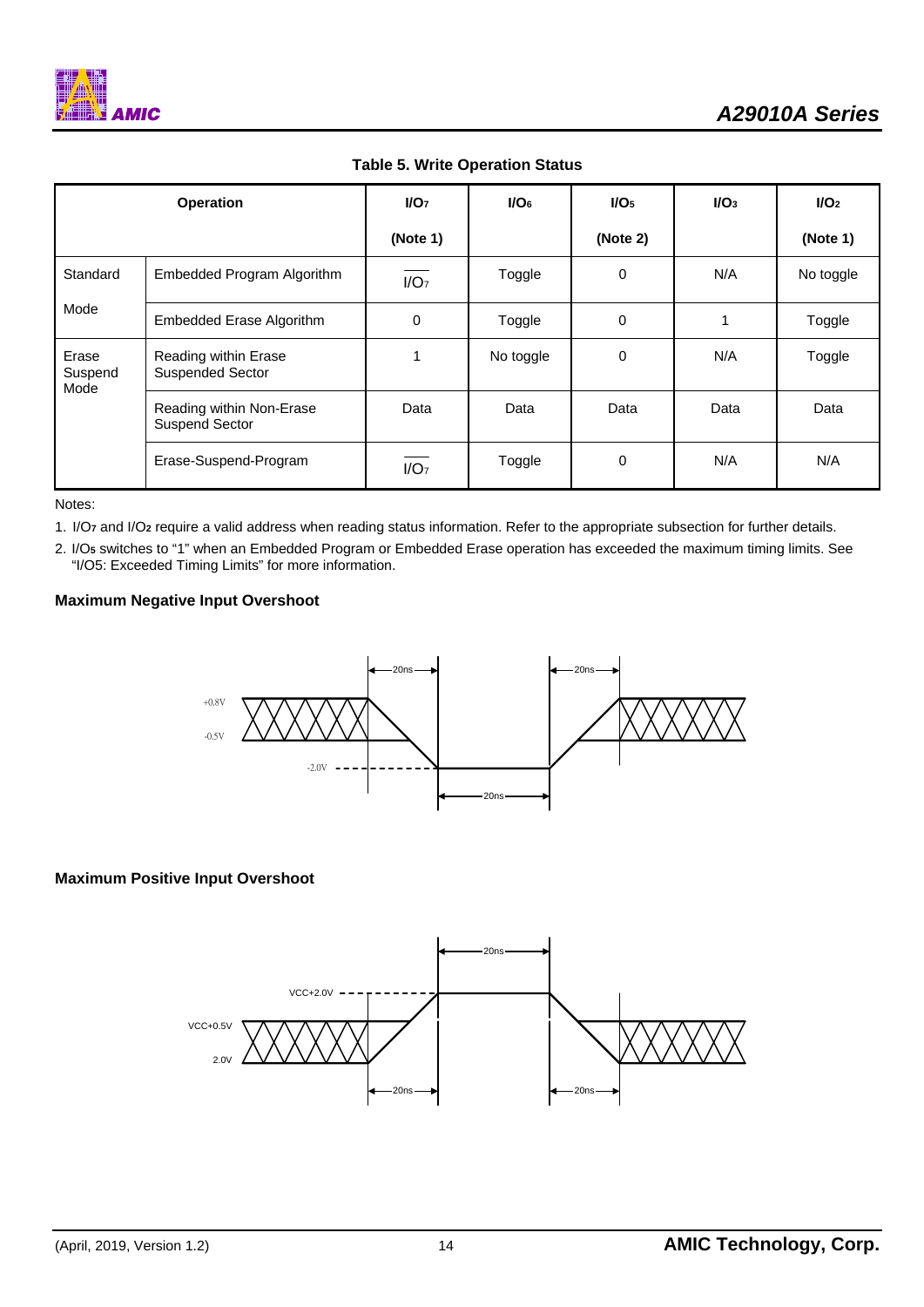

# **DC Characteristics**

## **TTL/NMOS Compatible**

| <b>Parameter</b> | <b>Parameter Description</b>     | <b>Test Description</b>                           | Min.   | Typ. | Max.      | Unit |
|------------------|----------------------------------|---------------------------------------------------|--------|------|-----------|------|
| Symbol           |                                  |                                                   |        |      |           |      |
| lu.              | Input Leakage Current            | $V_{IN}$ = VSS to VCC, VCC = VCC Max              |        |      | $\pm 2.0$ | μA   |
| <b>LIT</b>       | A9 & OE Input Load Current       | $VCC = VCC Max$ .                                 |        |      | 100       | μA   |
|                  |                                  | A9 & OE = 12.5V                                   |        |      |           |      |
| lLo              | Output Leakage Current           | $V_{\text{OUT}}$ = VSS to VCC, VCC = VCC Max      |        |      | ±2.0      | μA   |
| Icc1             | <b>VCC Active Read Current</b>   | $CE = VIL$ , $OE = VIH$                           |        | 20   | 30        | mA   |
|                  | (Notes 1, 2)                     |                                                   |        |      |           |      |
| Icc <sub>2</sub> | VCC Active Write (Program/Erase) | $\overline{CE}$ = $VIL$ , $\overline{OE}$ = $VIH$ |        | 30   | 40        | mA   |
|                  | Current (Notes 2, 3, 4)          |                                                   |        |      |           |      |
| Icc <sub>3</sub> | VCC Standby Current (Note 2)     | $\overline{\mathsf{CE}}$ = $\mathsf{V}\mathsf{H}$ |        | 0.4  | 1.0       | mA   |
| Vil.             | Input Low Level                  |                                                   | $-0.5$ |      | 0.8       | V    |
| Vін.             | Input High Level                 |                                                   | 3.3    |      | $VCC+0.5$ | V    |
| V <sub>ID</sub>  | Voltage for Autoselect           | $VCC = 5.25 V$                                    | 9.5    |      | 11.5      | V    |
| Vol              | Output Low Voltage               | $I_{OL} = 12mA$ , VCC = VCC Min                   |        |      | 0.45      | V    |
| Vон              | Output High Voltage              | $I$ он = -2.5 mA, VCC = VCC Min                   | 2.4    |      |           | V    |

#### **CMOS Compatible**

| <b>Parameter</b> | <b>Parameter Description</b>     | <b>Test Description</b>                           | Min.             | Typ. | Max.      | Unit   |
|------------------|----------------------------------|---------------------------------------------------|------------------|------|-----------|--------|
| Symbol           |                                  |                                                   |                  |      |           |        |
| lu.              | Input Leakage Current            | $V_{IN}$ = VSS to VCC, VCC = VCC Max              |                  |      | $\pm 2.0$ | μA     |
| Iцт.             | A9 & OE Input Load Current       | $VCC = VCC Max.$                                  |                  |      | 100       |        |
|                  |                                  | A9 & $OE = 12.5V$                                 |                  |      |           | μA     |
| lLo              | Output Leakage Current           | $V$ out = VSS to VCC, VCC = VCC Max               |                  |      | ±2.0      | μA     |
| lcc1             | <b>VCC Active Read Current</b>   | $\overline{CE}$ = $VIL$ , $\overline{OE}$ = $VIH$ |                  | 20   | 30        | mA     |
|                  | (Notes $1,2$ )                   |                                                   |                  |      |           |        |
| lcc2             | VCC Active Program/Erase Current | $CE = VIL$ , $OE = VIH$                           |                  | 30   | 40        | mA     |
|                  | (Notes 2,3,4)                    |                                                   |                  |      |           |        |
| Icc <sub>3</sub> | VCC Standby Current (Notes 2, 5) | $\overline{CE}$ = VCC $\pm$ 0.5 V                 |                  | 6    | 150       | μA     |
| VIL              | Input Low Level                  |                                                   | $-0.5$           |      | 0.8       | $\vee$ |
| Vін              | Input High Level                 |                                                   | $0.7 \times$ VCC |      | $VCC+0.3$ | $\vee$ |
| VID              | Voltage for Autoselect           | $VCC = 5.25 V$                                    | 9.5              |      | 11.5      | $\vee$ |
| Vol.             | Output Low Voltage               | $I_{OL}$ = 12.0 mA, VCC = VCC Min                 |                  |      | 0.45      | V      |
| Voh <sub>1</sub> | Output High Voltage              | $I$ он = -2.5 mA, VCC = VCC Min                   | 0.85 x VCC       |      |           | V      |
| Vo <sub>H2</sub> |                                  | $I_{OH} = -100 \mu A$ . VCC = VCC Min             | $VCC-0.4$        |      |           | V      |

Notes for DC characteristics (both tables):

3. I**CC** active while Embedded Algorithm (program or erase) is in progress.

4. Not 100% tested.

5. For CMOS mode only, I**CC3** = 200μA max at extended temperatures (> +85°C).

<sup>1.</sup> The I**CC** current listed includes both the DC operation current and the frequency dependent component (at 6 MHz).

The frequency component typically is less than 2 mA/MHz, with  $\overline{\text{OE}}$  at V<sub>IH</sub>.

<sup>2.</sup> Maximum I**CC** specifications are tested with VCC = VCC max.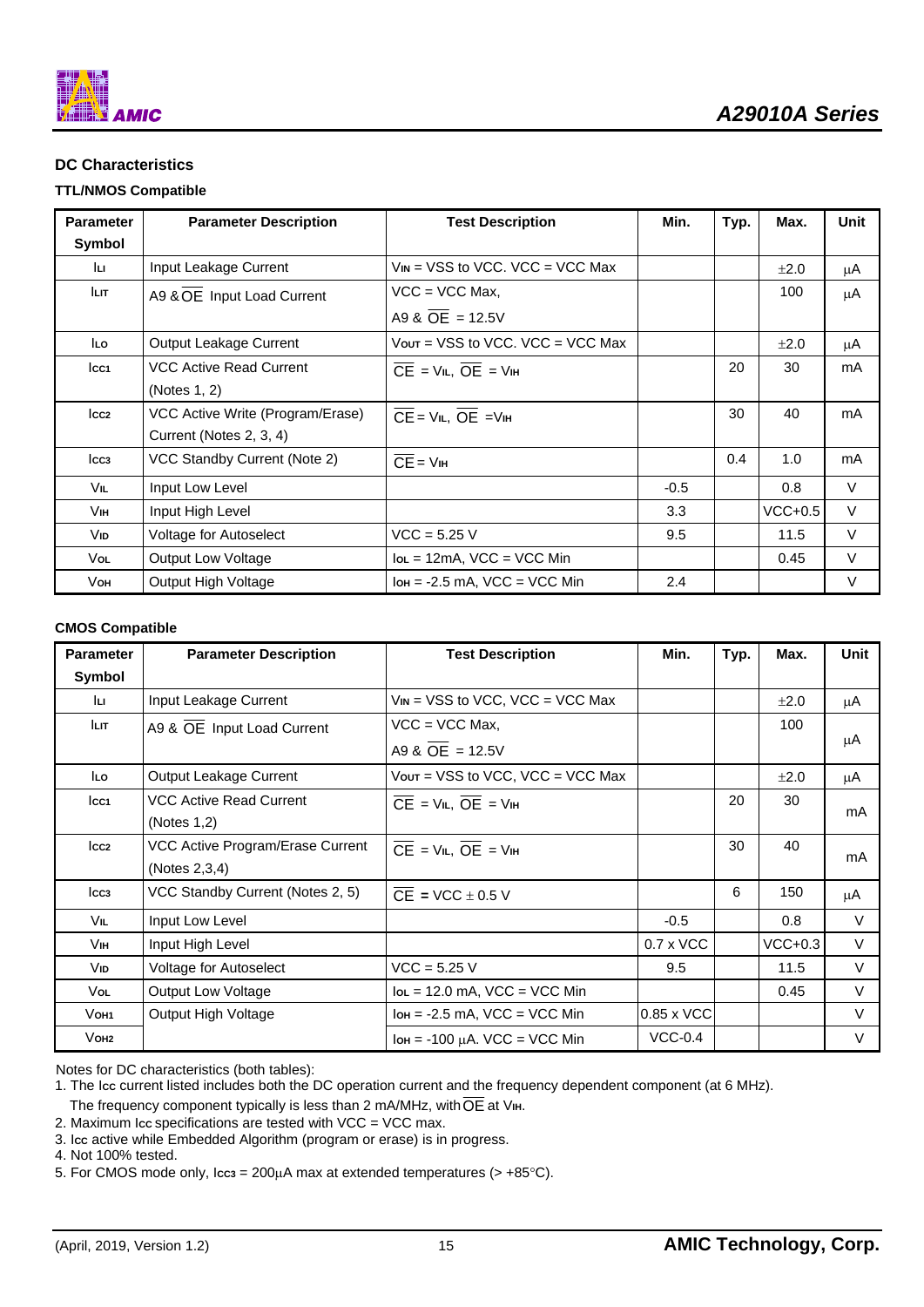

# **AC Characteristics**

# **Read Only Operations**

| <b>Parameter Symbols</b> |                        | <b>Description</b>                                                          |                            | <b>Test Setup</b>                     |      | <b>Speed</b> | <b>Unit</b> |
|--------------------------|------------------------|-----------------------------------------------------------------------------|----------------------------|---------------------------------------|------|--------------|-------------|
| <b>JEDEC</b>             | <b>Std</b>             |                                                                             |                            |                                       |      | -55          |             |
| tavav                    | trc                    | Read Cycle Time (Note 2)                                                    |                            |                                       | Min. | 55           | ns          |
| tavov                    | tacc                   | Address to Output Delay                                                     |                            | $\overline{CE}$ = $VIL$<br>$OE = VIL$ | Max. | 55           | ns          |
| tellov                   | tce                    | Chip Enable to Output Delay                                                 |                            | $OE = VIL$                            | Max. | 55           | ns          |
| tglov                    | toe                    | Output Enable to Output Delay                                               |                            |                                       | Max. | 30           | ns          |
|                          |                        |                                                                             | Read                       |                                       | Min. | 0            | ns          |
|                          | toEH                   | Output Enable Hold Time (Note 2)                                            | Toggle and<br>Data Polling |                                       | Min. | 10           | ns          |
| tEHOZ                    | <b>t</b> <sub>DF</sub> | Chip Disable to Output High Z (Notes 1,2)                                   |                            |                                       | Max. | 18           | ns          |
| tghoz                    | <b>t</b> <sub>DF</sub> | Output Disable to Output High Z (Notes 1,2)                                 |                            |                                       |      | 18           | ns          |
| taxox                    | tон                    | Output Hold Time from Addresses, CE or OE,<br><b>Whichever Occurs First</b> |                            |                                       | Min. | 0            | ns          |

Notes:

1. Output driver disable time.

2. Not 100% tested.

# **Timing Waveforms for Read Only Operation**

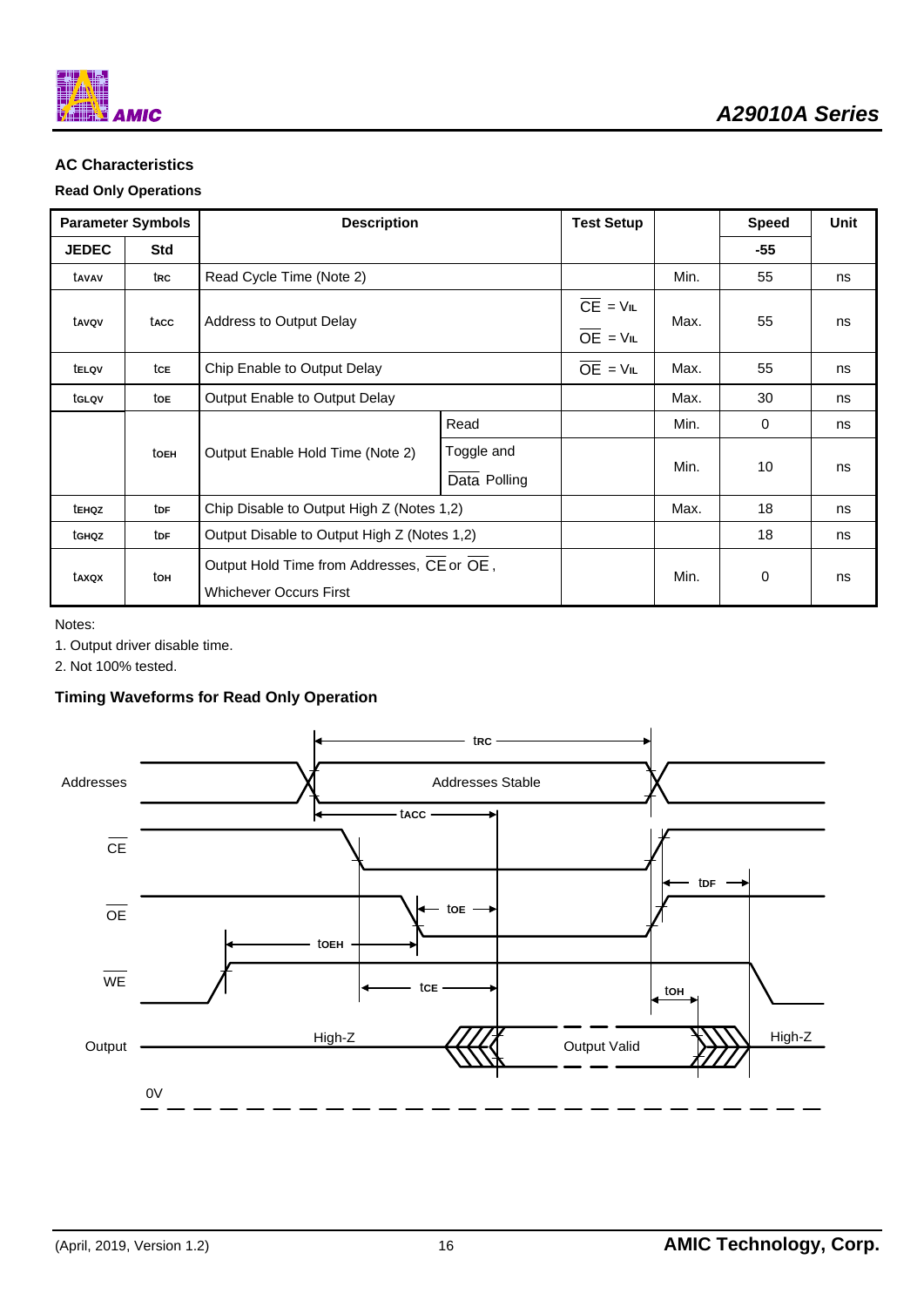

# **AC Characteristics**

# **Erase and Program Operations**

| <b>Parameter Symbols</b> |                    | <b>Description</b>                                 | <b>Speed</b> | <b>Unit</b> |         |
|--------------------------|--------------------|----------------------------------------------------|--------------|-------------|---------|
| <b>JEDEC</b>             | <b>Std</b>         |                                                    |              | $-55$       |         |
| tavav                    | twc                | Write Cycle Time (Note 1)                          | Min.         | 55          | ns      |
| tavwl                    | tas                | Address Setup Time                                 | Min.         | $\Omega$    | ns      |
| twlax                    | tah                | Address Hold Time                                  | Min.         | 40          | ns      |
| tpvwh                    | tos                | Data Setup Time                                    | Min.         | 25          | ns      |
| twhdx                    | ton                | Data Hold Time                                     | Min.         | $\mathbf 0$ | ns      |
|                          | toes               | Output Enable Setup Time                           | Min.         | $\mathbf 0$ | ns      |
| tghwl                    | tghwl              | Read Recover Time Before Write (OE high to WE low) | Min.         | 0           | ns      |
| telwl                    | tcs                | CE Setup Time                                      | Min.         | 0           | ns      |
| twhen                    | tcH                | CE Hold Time                                       | Min.         | 0           | ns      |
| tw∟wн                    | twe                | Write Pulse Width                                  | Min.         | 30          | ns      |
|                          |                    |                                                    | Min.         | 20          | ns      |
| twhwl                    | twpH               | Write Pulse Width High                             | Max.         | 50          | $\mu$ s |
| twhwh1                   | twhw <sub>H1</sub> | Byte Programming Operation (Note 2)                | Typ.         | 6           | μS      |
| twhw <sub>H2</sub>       | twhw <sub>H2</sub> | Sector Erase Operation (Note 2)                    | Typ.         | 0.3         | sec     |
|                          | tvcs               | VCC Set Up Time (Note 1)                           | Min.         | 50          | μS      |

Notes:

1. Not 100% tested.

2. See the "Erase and Programming Performance" section for more information.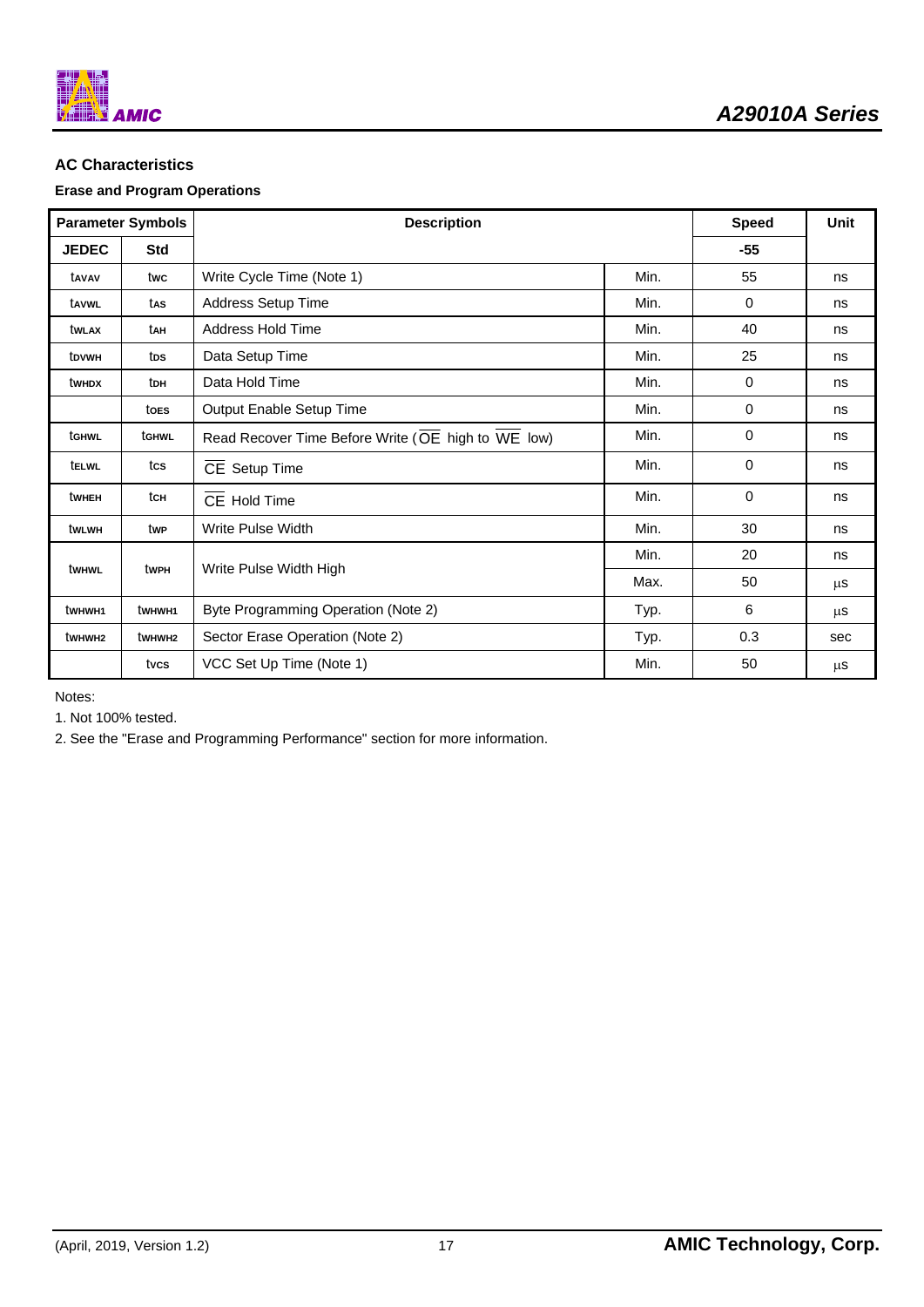

# **Timing Waveforms for Program Operation**



Note : PA = program addrss, PD = program data, Dout is the true data at the program address.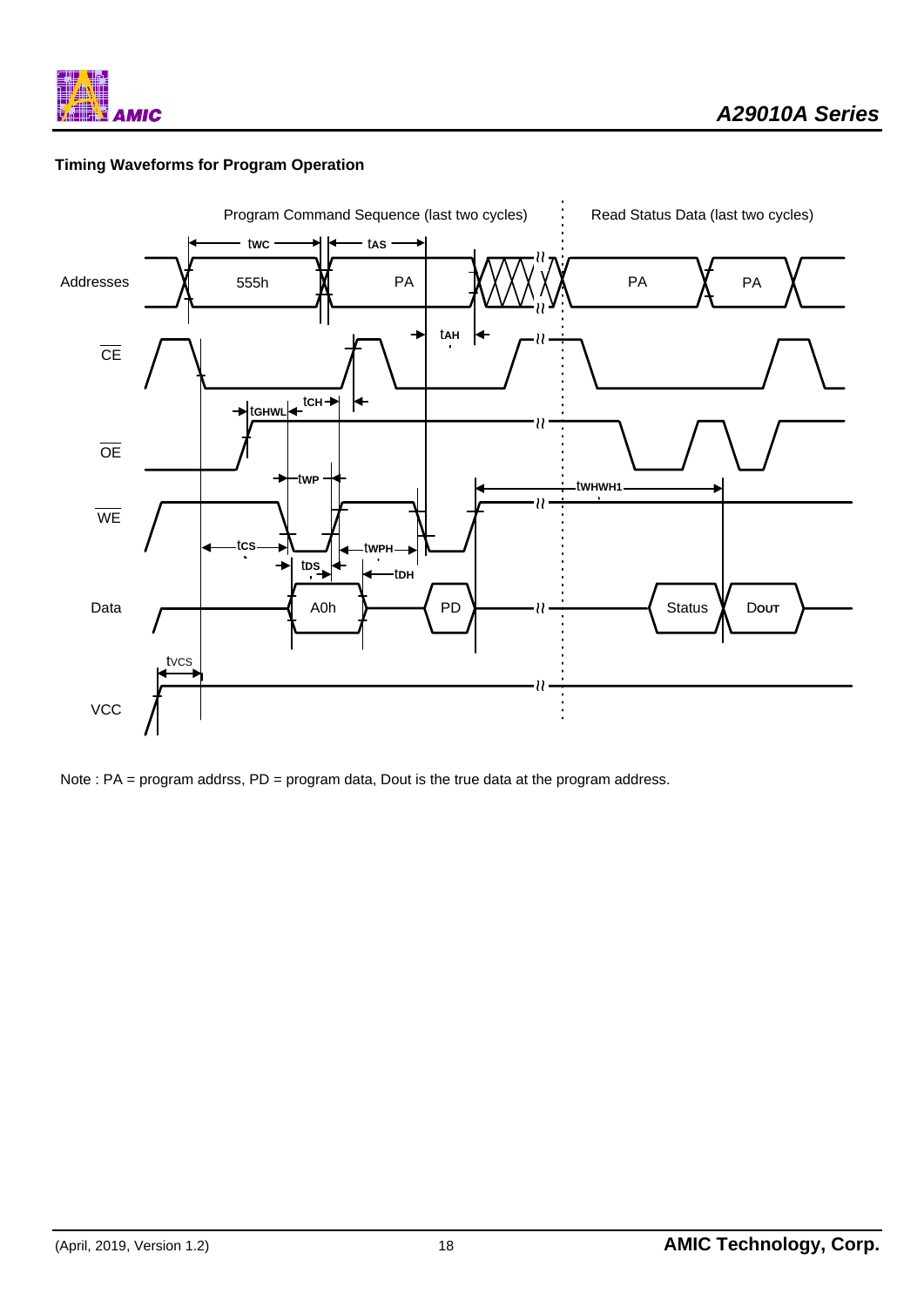

# **Timing Waveforms for Chip/Sector Erase Operation**



Note : SA = Sector Address. VA = Valid Address for reading status data.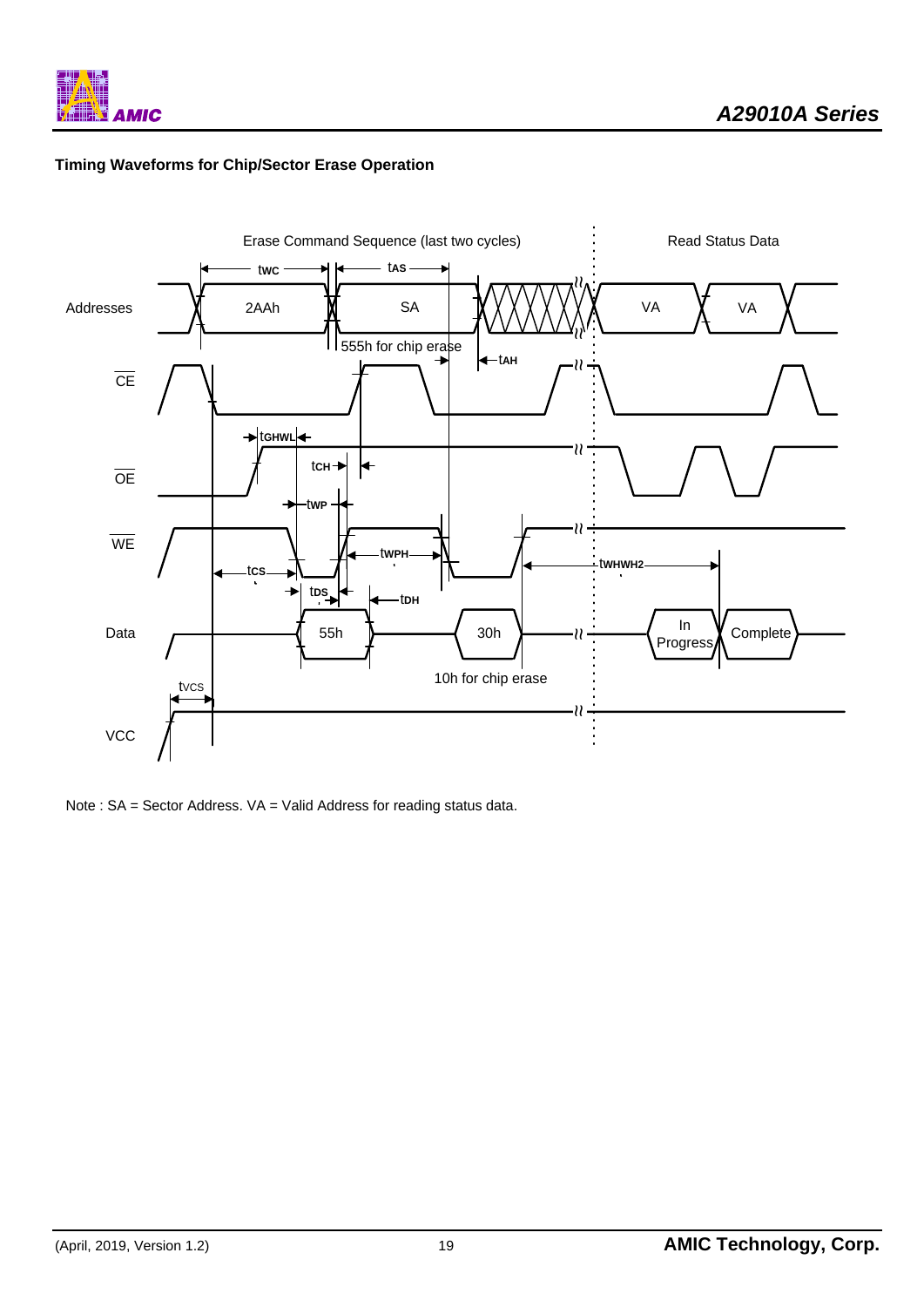

# **Timing Waveforms for Data Polling (During Embedded Algorithms)**

Note : VA = Valid Address. Illustation shows first status cycle after command sequence, last status read cycle, and array data read cycle.

# **Timing Waveforms for Toggle Bit (During Embedded Algorithms)**



Note: VA = Valid Address; not required for I/O**6**. Illustration shows first two status cycle after command sequence, last status read cycle, and array data read cycle.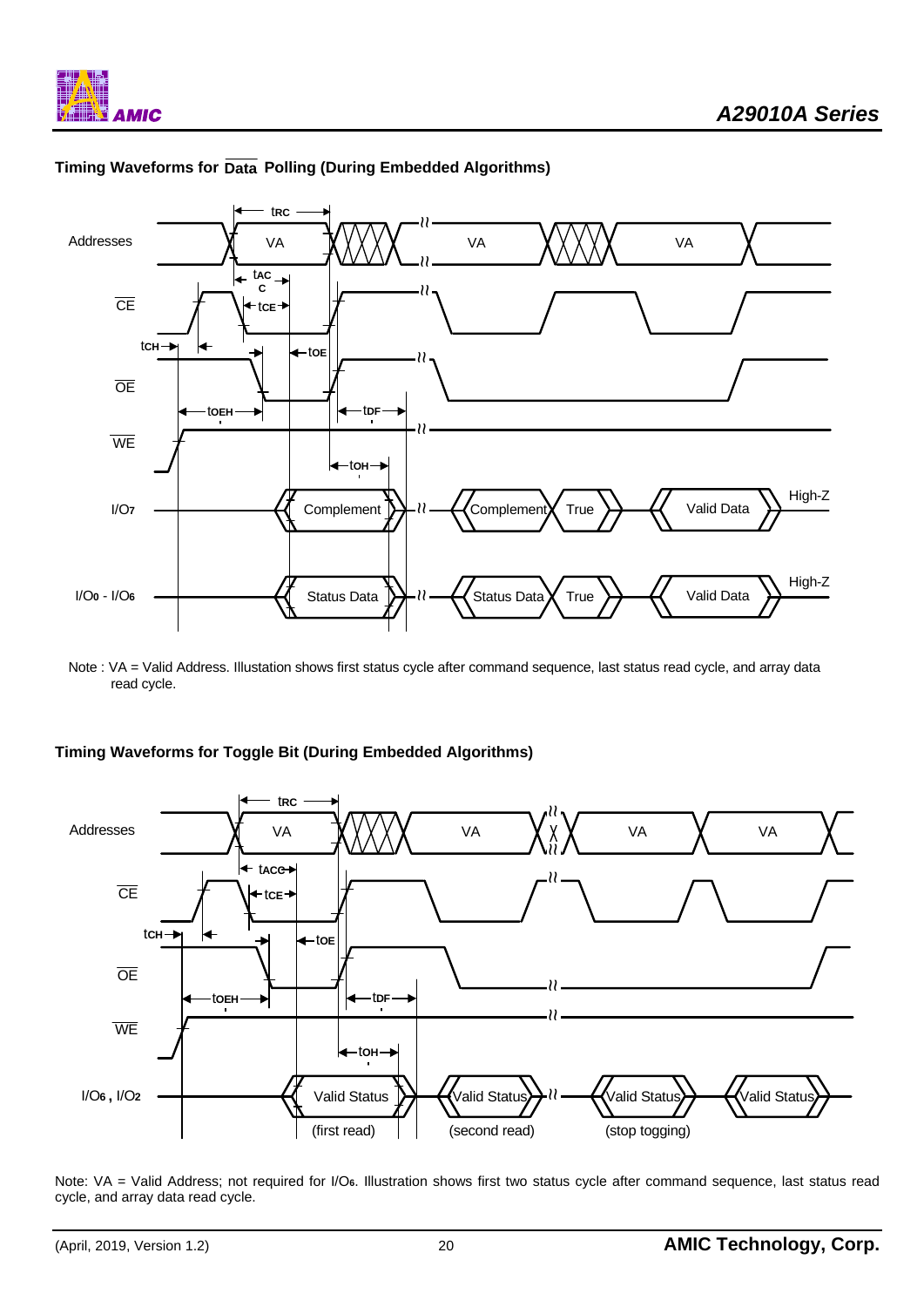

# **Timing Waveforms for I/O2 vs. I/O6**



Note : Both I/O**6** and I/O**2** toggle with OE or CE. See the text on I/O**6** and I/O**2** in the section "Write Operation Statue" for more information.

# **AC Characteristics**

# **Erase and Program Operations**

Alternate  $\overline{\text{CE}}$  Controlled Writes

| <b>Parameter Symbols</b> |                    | <b>Description</b>                  |      | <b>Speed</b> | <b>Unit</b> |
|--------------------------|--------------------|-------------------------------------|------|--------------|-------------|
| <b>JEDEC</b>             | <b>Std</b>         |                                     |      | $-55$        |             |
| tavav                    | twc                | Write Cycle Time (Note 1)           | Min. | 55           | ns          |
| tavel                    | tas                | <b>Address Setup Time</b>           | Min. | 0            | ns          |
| <b>TELAX</b>             | tah                | Address Hold Time                   | Min. | 40           | ns          |
| tdveh                    | tps                | Data Setup Time                     | Min. | 25           | ns          |
| tehdx                    | toh                | Data Hold Time                      | Min. | 0            | ns          |
| tGHEL                    | tGHEL              | Read Recover Time Before Write      | Min. | 0            | ns          |
| twlel                    | tws                | WE Setup Time                       | Min. | $\mathbf 0$  | ns          |
| tehwh                    | twн                | WE Hold Time                        | Min. | $\mathbf 0$  | ns          |
| teleh                    | tcp                | Write Pulse Width                   | Min. | 30           | ns          |
| <b>TEHEL</b>             | tcph               | Write Pulse Width High              | Min. | 20           | ns          |
| twhwh1                   | twhwh1             | Byte Programming Operation (Note 2) | Typ. | 6            | μS          |
| twhw <sub>H2</sub>       | twhw <sub>H2</sub> | Sector Erase Operation (Note 2)     | Typ. | 0.3          | sec         |

Notes:

1. Not 100% tested.

2. See the "Erase and Programming Performance" section for more information.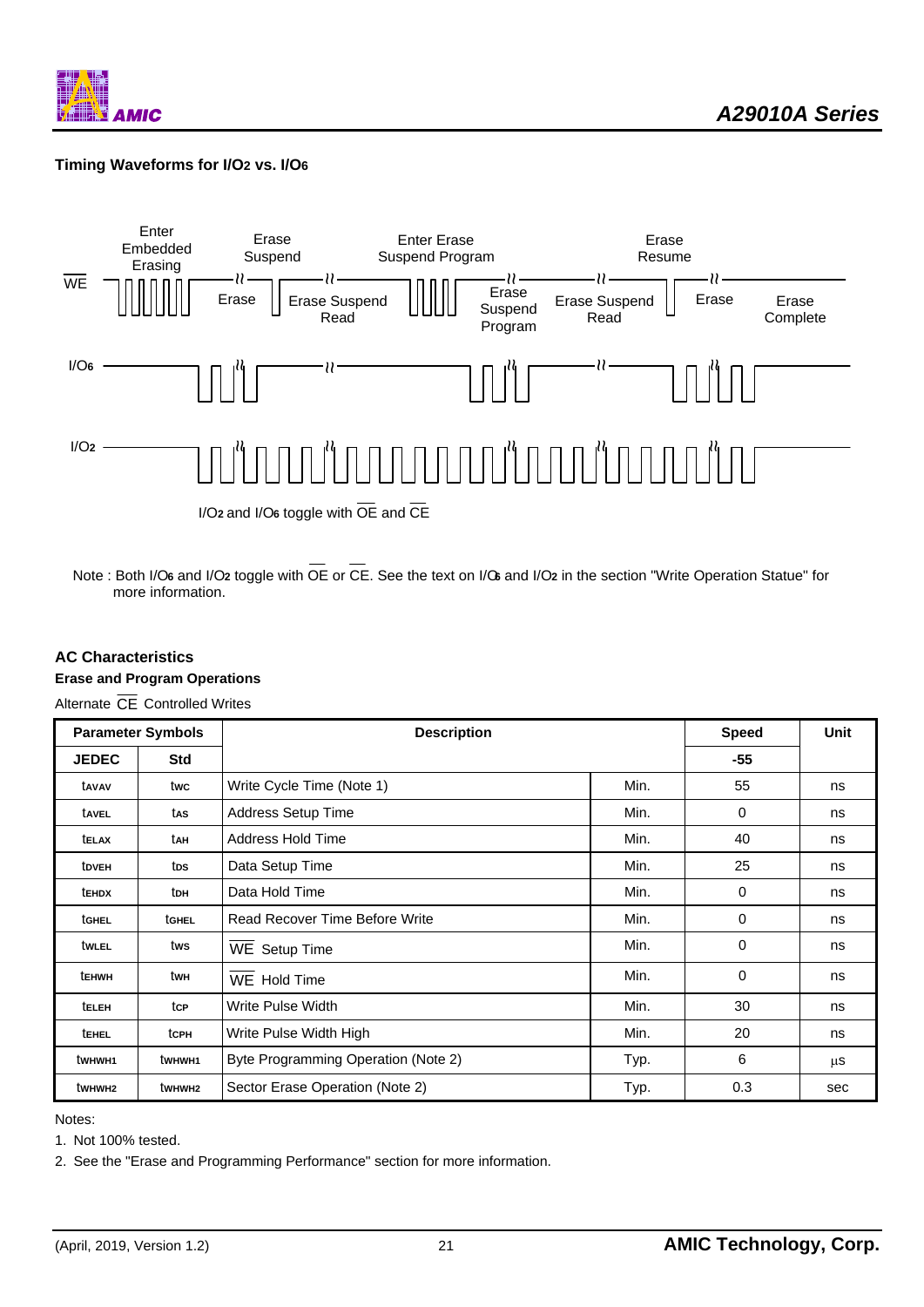





Note :

1. PA = Program Address, PD = Program Data, SA = Sector Address, I/O**7** = Complement of Data Input, D**OUT** = Array Data. 2. Figure indicates the last two bus cycles of the command sequence.

## **Erase and Programming Performance**

| <b>Parameter</b>               | Typ. (Note 1) | Max. (Note 2) | Unit | <b>Comments</b>                         |
|--------------------------------|---------------|---------------|------|-----------------------------------------|
| Sector Erase Time              | 0.3           | 1.5           | sec  | Excludes 00h programming prior to       |
| Chip Erase Time                |               | 4             | sec  | erasure (Note 4)                        |
| <b>Byte Programming Time</b>   | 6             | 100           | μS   |                                         |
| Chip Programming Time (Note 3) |               | 4             | sec  | Excludes system-level overhead (Note 5) |

Notes:

1. Typical program and erase times assume the following conditions: 25°C, 5.0V VCC, 10,000 cycles. Additionally, programming typically assumes checkerboard pattern.

2. Under worst case conditions of  $90^{\circ}$ C, VCC =  $4.5V$  (4.75V for -55), 100,000 cycles.

3. The typical chip programming time is considerably less than the maximum chip programming time listed, since most bytes program faster than the maximum byte program time listed. If the maximum byte program time given is exceeded, only then does the device set I/O**5** = 1. See the section on I/O**5** for further information.

4. In the pre-programming step of the Embedded Erase algorithm, all bytes are programmed to 00h before erasure.

5. System-level overhead is the time required to execute the four-bus-cycle command sequence for programming. See Table 4 for further information on command definitions.

6. The device has a guaranteed minimum erase and program cycle endurance of 100,000 cycles.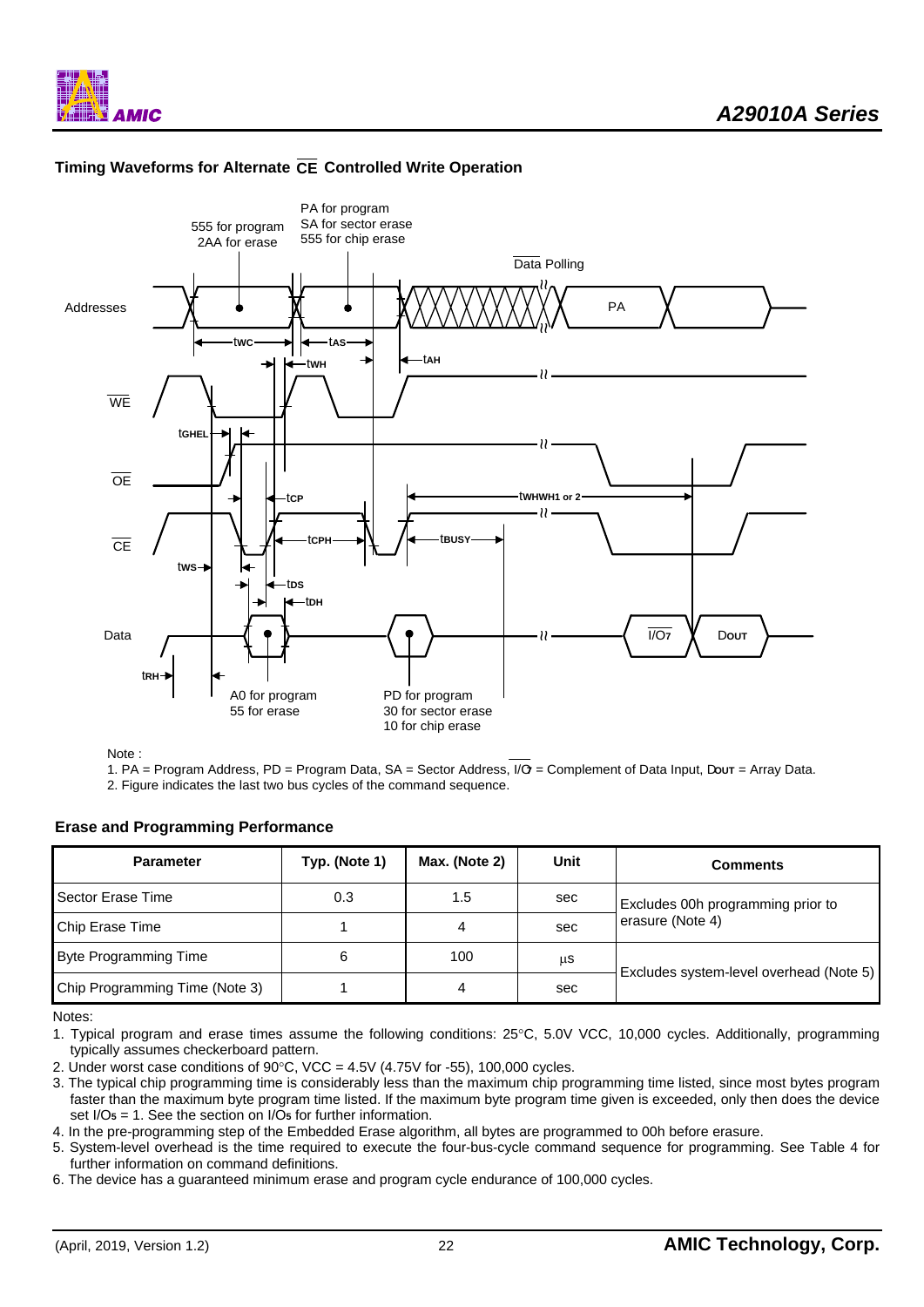# **Latch-up Characteristics**

| <b>Description</b>                                                                     | Min.              | Max.              |
|----------------------------------------------------------------------------------------|-------------------|-------------------|
| Input Voltage with respect to VSS on all I/O pins                                      | $-1.0V$           | $VCC+1.0V$        |
| <b>VCC Current</b>                                                                     | $-100 \text{ mA}$ | $+100 \text{ mA}$ |
| Input voltage with respect to VSS on all pins except I/O pins<br>(including A9 and OE) | $-1.0V$           | 12.5V             |

Includes all pins except VCC. Test conditions: VCC = 5.0V, one pin at time.

# **TSOP Pin Capacitance**

| <b>Parameter Symbol</b>                     | <b>Parameter Description</b> | <b>Test Setup</b> | Typ. | Max. | Unit |
|---------------------------------------------|------------------------------|-------------------|------|------|------|
| <b>CIN</b>                                  | Input Capacitance            | $V_{IN}=0$        | 6    | 7.5  | рF   |
| Соит                                        | <b>Output Capacitance</b>    | $V$ out $=$ 0     | 8.5  | 12   | рF   |
| Control Pin Capacitance<br>C <sub>IN2</sub> |                              | $V_{IN}=0$        | 7.5  | 9    | рF   |

Notes:

1. Sampled, not 100% tested.

2. Test conditions T**A** = 25°C, f = 1.0MHz

## **PLCC and P-DIP Pin Capacitance**

| <b>Parameter Symbol</b>                            | <b>Parameter Description</b> | <b>Test Setup</b> | Typ. | Max. | Unit |
|----------------------------------------------------|------------------------------|-------------------|------|------|------|
| <b>CIN</b>                                         | Input Capacitance            | $V_{IN} = 0$      | 4    | 6    | рF   |
| Соит                                               | <b>Output Capacitance</b>    | Vout=0            | 8    | 12   | рF   |
| C <sub>IN2</sub><br><b>Control Pin Capacitance</b> |                              | $V$ PP $=$ $0$    | 8    | 12   | рF   |

Notes:

1. Sampled, not 100% tested.

2. Test conditions T**A** = 25°C, f = 1.0MHz

# **Data Retention**

| <b>Parameter</b>                    | <b>Test Conditions</b> | Min | Unit  |
|-------------------------------------|------------------------|-----|-------|
| Minimum Pattern Data Retention Time | $150^{\circ}$ C        | 10  | Years |
|                                     | $125^{\circ}$ C        | 20  | Years |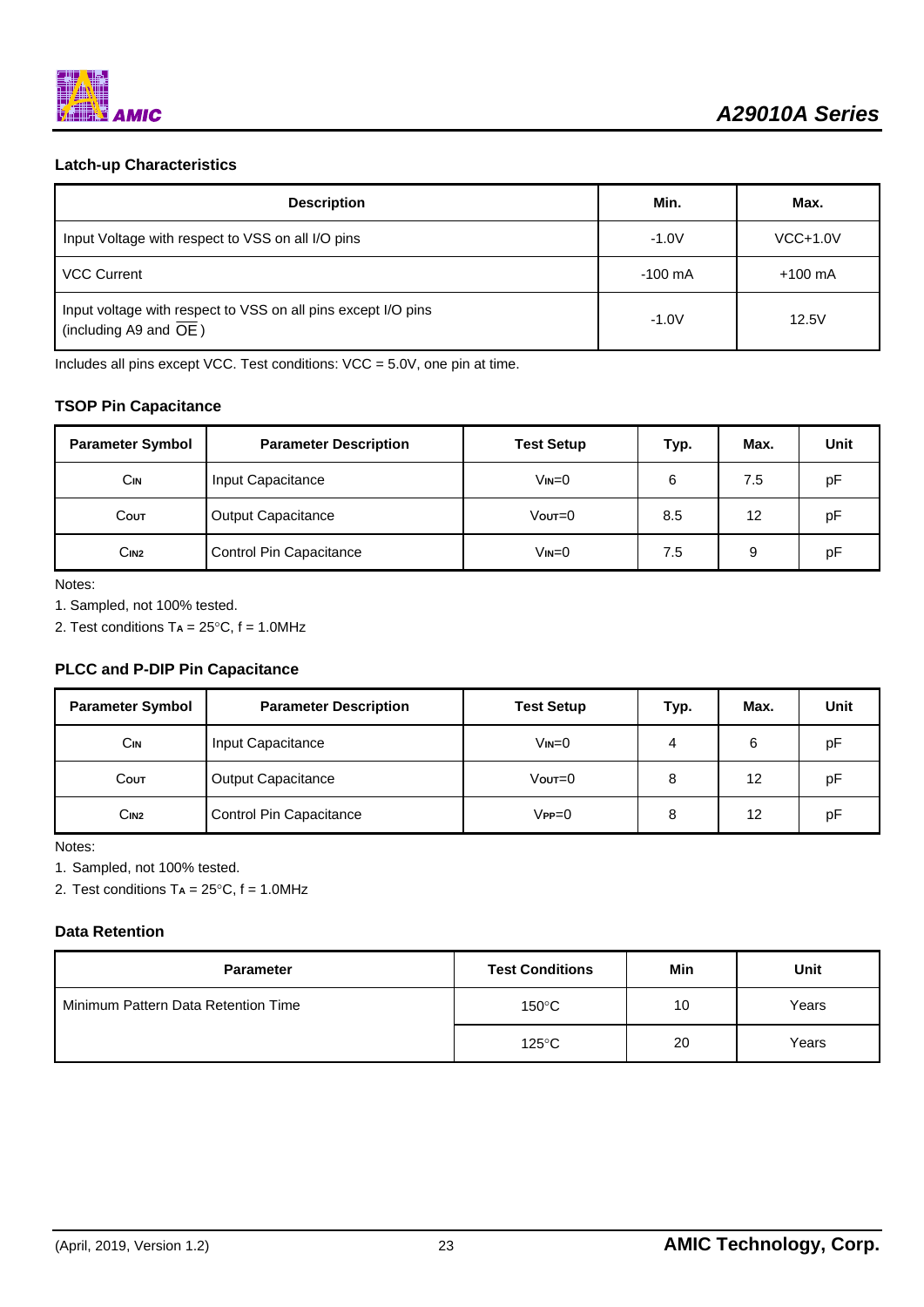# **Test Conditions**

# Test Specifications

| <b>Test Condition</b>                                   | -55         | Unit |  |
|---------------------------------------------------------|-------------|------|--|
| Output Load                                             | 1 TTL gate  |      |  |
| Output Load Capacitance, CL (including jig capacitance) | 30          | рF   |  |
| Input Rise and Fall Times                               | 5           | ns   |  |
| Input Pulse Levels                                      | $0.0 - 3.0$ |      |  |
| Input timing measurement reference levels               | 1.5         |      |  |
| Output timing measurement reference levels              | 1.5         |      |  |

# **Test Setup**

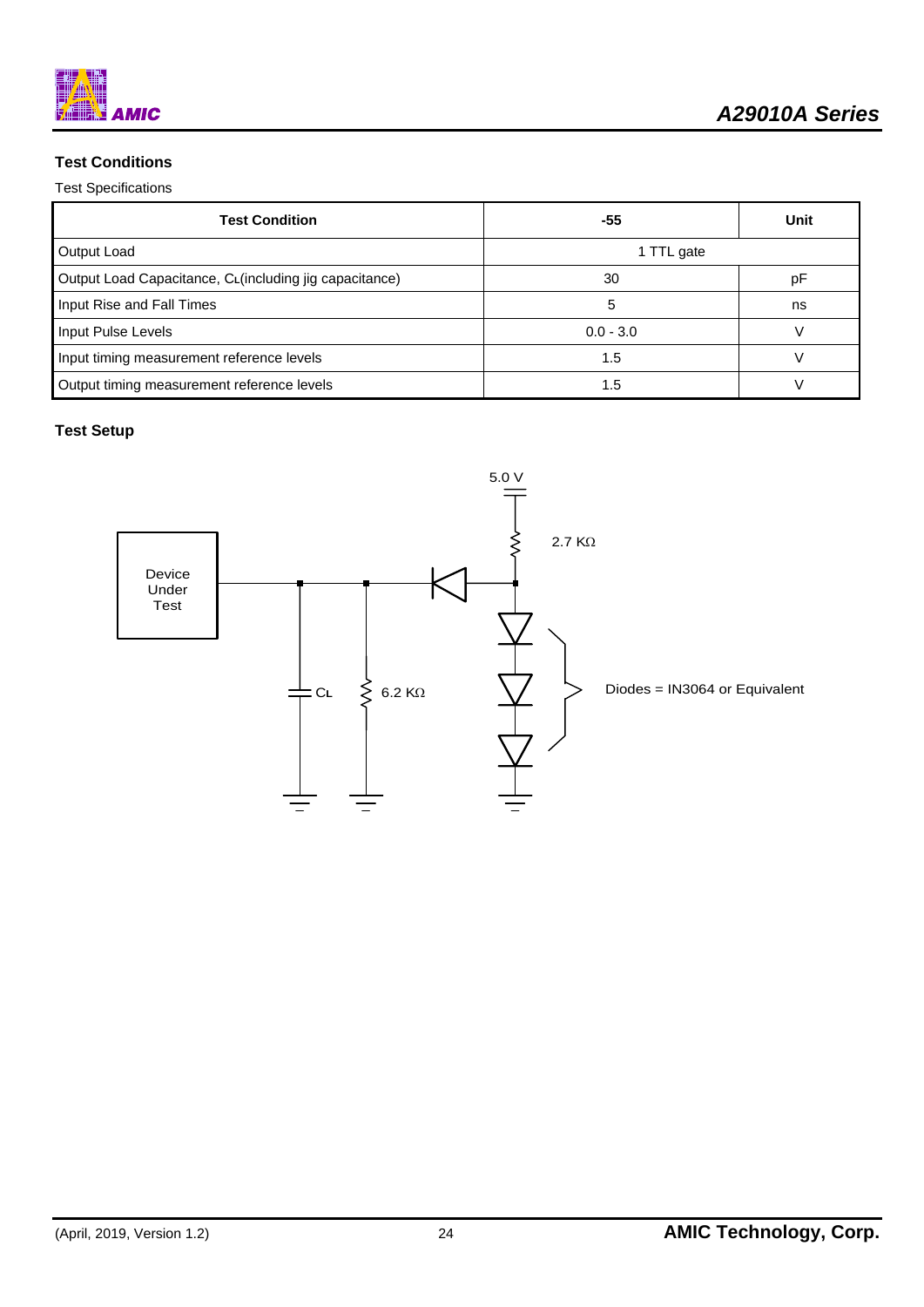

## **Part Numbering Scheme**



 **Parallel NOR Flash**

**\* Optional**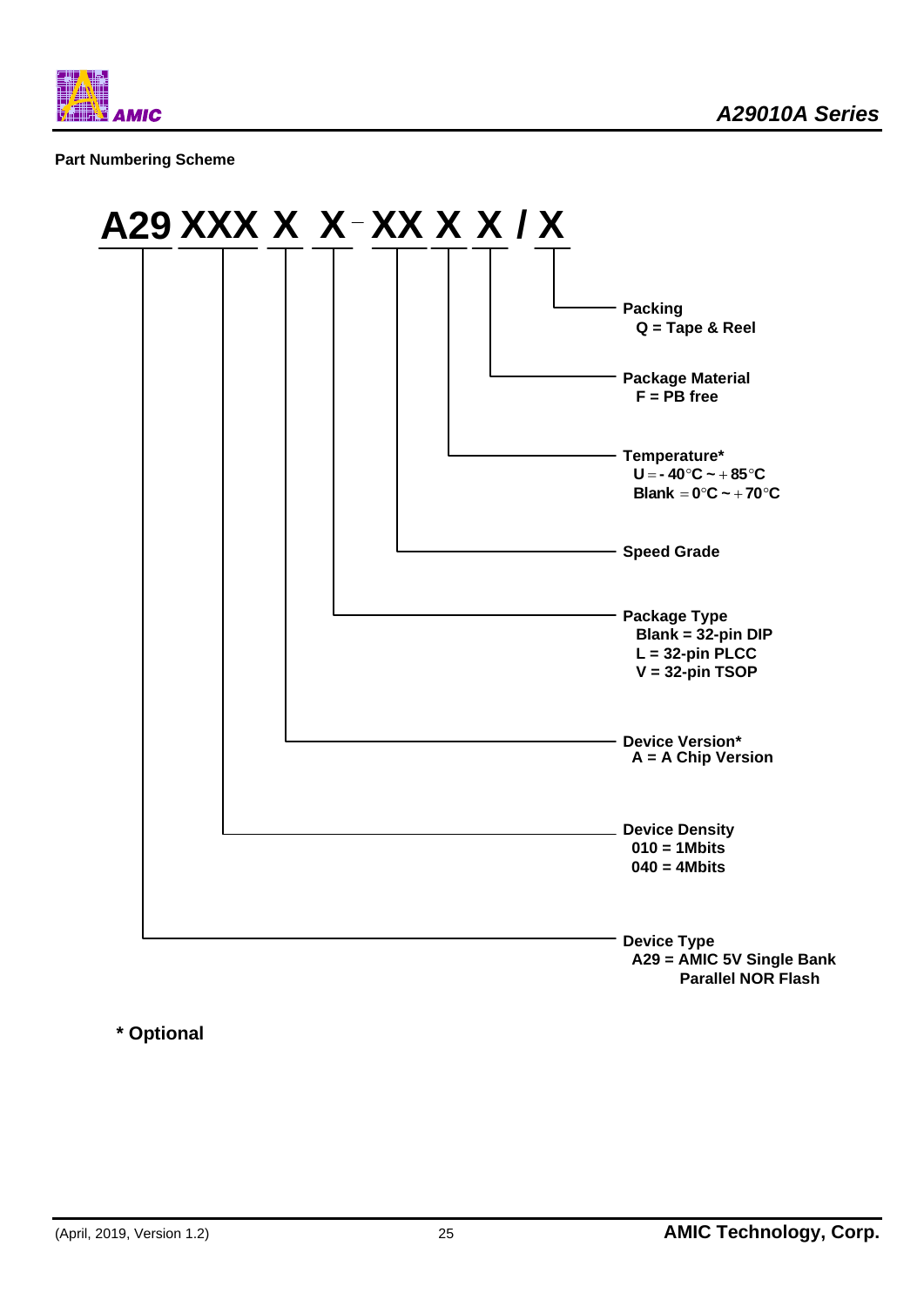

# **Ordering Information**

| Part No.      | <b>Access Time</b><br>(ns) | <b>Active Read</b><br>Current<br>Typ. (mA) | Program/Erase<br><b>Current</b><br>Typ. (mA) | <b>Standby Current</b><br>Typ. $(\mu A)$ | Package            |  |                    |
|---------------|----------------------------|--------------------------------------------|----------------------------------------------|------------------------------------------|--------------------|--|--------------------|
| A29010A-55F   | 55                         |                                            |                                              |                                          | 32Pin Pb-Free DIP  |  |                    |
| A29010A-55UF  |                            |                                            |                                              |                                          | 32Pin Pb-Free DIP  |  |                    |
| A29010AL-55F  |                            |                                            |                                              | 20                                       | 30                 |  | 32Pin Pb-Free PLCC |
| A29010AL-55UF |                            |                                            |                                              |                                          |                    |  | 32Pin Pb-Free PLCC |
| A29010AV-55F  |                            |                                            |                                              |                                          | 32Pin Pb-Free TSOP |  |                    |
| A29010AV-55UF |                            |                                            |                                              |                                          | 32Pin Pb-Free TSOP |  |                    |

-U is for industrial operating temperature range: -40°C to +85°C.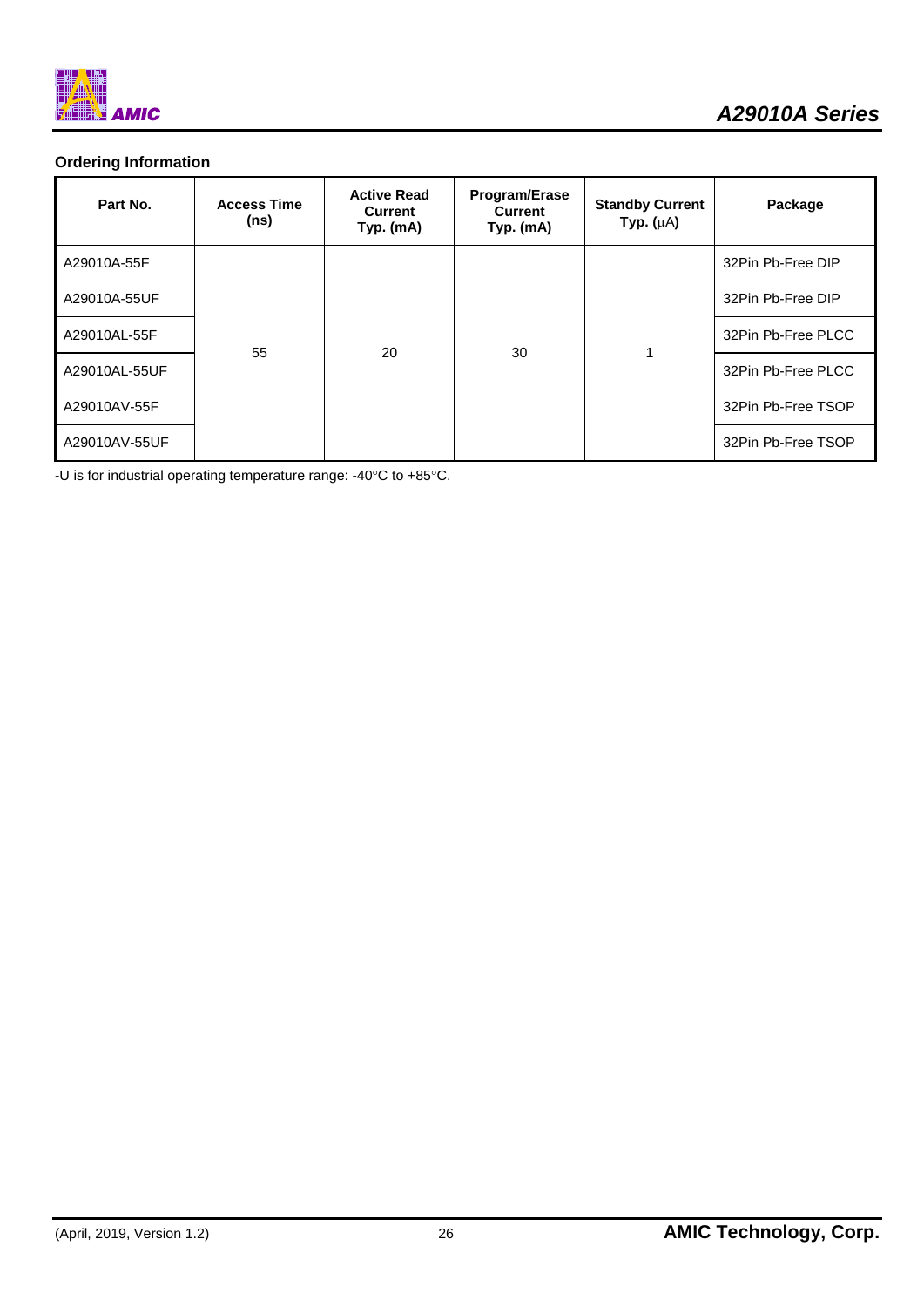

# **Package Information**

# **P-DIP 32L Outline Dimensions** unit: inches/mm



| Symbol         | Dimensions in inches |       |              | Dimensions in mm |        |              |
|----------------|----------------------|-------|--------------|------------------|--------|--------------|
|                | Min                  | Nom   | Max          | Min              | Nom    | Max          |
| A              |                      |       | 0.210        |                  |        | 5.334        |
| A1             | 0.015                |       |              | 0.381            |        |              |
| A2             | 0.149                | 0.154 | 0.159        | 3.785            | 3.912  | 4.039        |
| в              |                      | 0.018 |              |                  | 0.457  |              |
| B <sub>1</sub> |                      | 0.050 |              |                  | 1.270  |              |
| С              |                      | 0.010 |              |                  | 0.254  |              |
| D              | 1.645                | 1.650 | 1.655        | 41.783           | 41.91  | 42.037       |
| E              | 0.537                | 0.542 | 0.547        | 13.64            | 13.767 | 13.894       |
| E <sub>1</sub> | 0.590                | 0.600 | 0.610        | 14.986           | 15.240 | 15.494       |
| EA             | 0.630                | 0.650 | 0.670        | 16.002           | 16.510 | 17.018       |
| lel            |                      | 0.100 |              |                  | 2.540  |              |
| L              | 0.120                | 0.130 | 0.140        | 3.048            | 3.302  | 3.556        |
| $\theta$       | 0°                   |       | $15^{\circ}$ | 0°               |        | $15^{\circ}$ |

#### **Notes:**

1. The maximum value of dimension D includes end flash.

2. Dimension E does not include resin fins.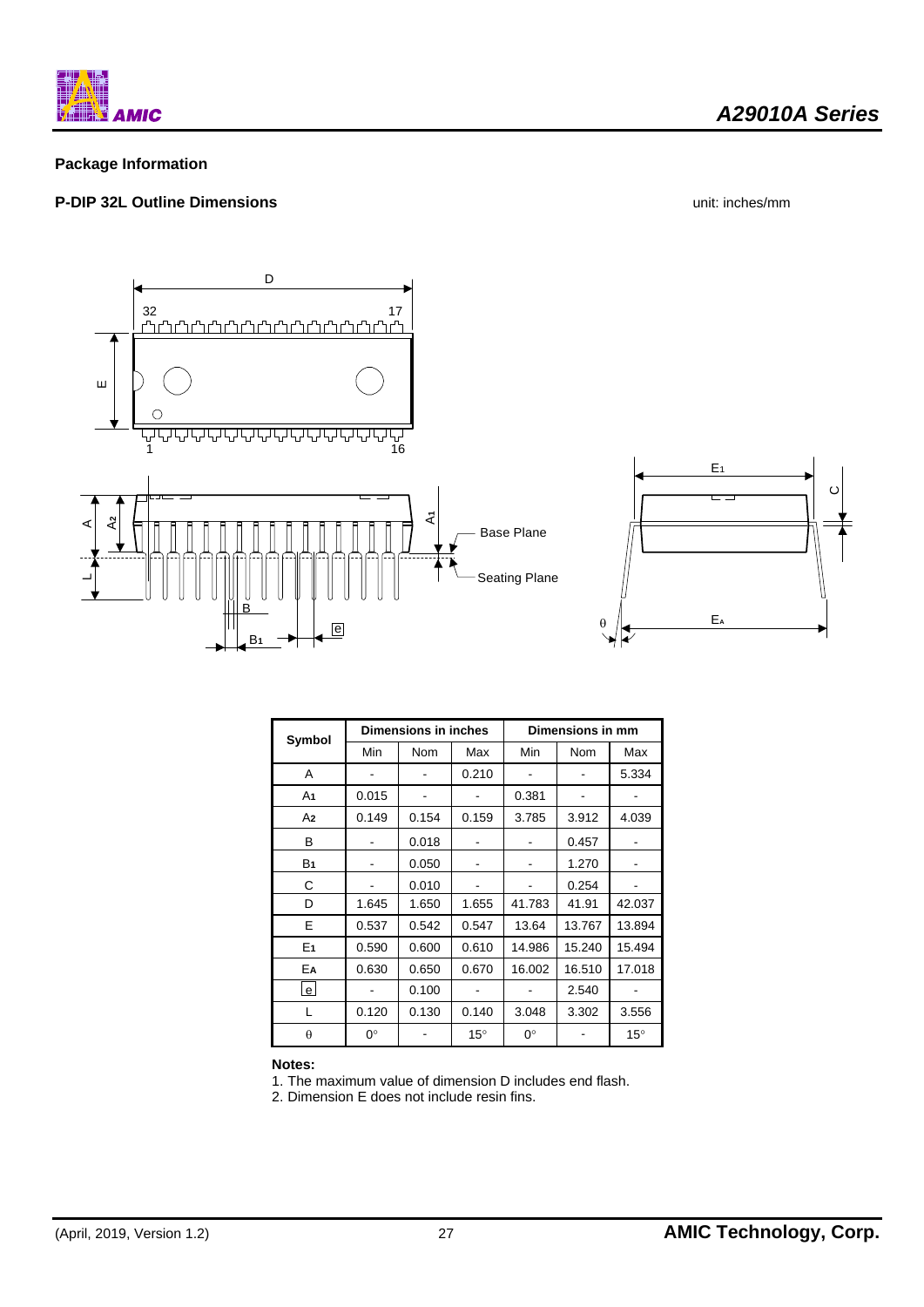

# **Package Information**

# **PLCC 32L Outline Dimension Dimension unit: inches/mm**

*A29010A Series* 







| Symbol         | <b>Dimensions in inches</b> |            |              | Dimensions in mm |       |              |
|----------------|-----------------------------|------------|--------------|------------------|-------|--------------|
|                | Min                         | <b>Nom</b> | Max          | Min              | Nom   | Max          |
| A              |                             |            | 0.134        |                  |       | 3.40         |
| A1             | 0.0185                      |            |              | 0.47             |       |              |
| A <sub>2</sub> | 0.105                       | 0.110      | 0.115        | 2.67             | 2.80  | 2.93         |
| b1             | 0.026                       | 0.028      | 0.032        | 0.66             | 0.71  | 0.81         |
| b              | 0.016                       | 0.018      | 0.021        | 0.41             | 0.46  | 0.54         |
| C              | 0.008                       | 0.010      | 0.014        | 0.20             | 0.254 | 0.35         |
| D              | 0.547                       | 0.550      | 0.553        | 13.89            | 13.97 | 14.05        |
| E              | 0.447                       | 0.450      | 0.453        | 11.35            | 11.43 | 11.51        |
| l el           | 0.044                       | 0.050      | 0.056        | 1.12             | 1.27  | 1.42         |
| GD             | 0.490                       | 0.510      | 0.530        | 12.45            | 12.95 | 13.46        |
| GЕ             | 0.390                       | 0.410      | 0.430        | 9.91             | 10.41 | 10.92        |
| HD             | 0.585                       | 0.590      | 0.595        | 14.86            | 14.99 | 15.11        |
| HЕ             | 0.485                       | 0.490      | 0.495        | 12.32            | 12.45 | 12.57        |
| L              | 0.075                       | 0.090      | 0.095        | 1.91             | 2.29  | 2.41         |
| у              |                             |            | 0.003        |                  |       | 0.075        |
| θ              | 0°                          |            | $10^{\circ}$ | 0°               |       | $10^{\circ}$ |

#### **Notes:**

1. Dimensions D and E do not include resin fins.

2. Dimensions G**D** & G**<sup>E</sup>** are for PC Board surface mount pad pitch design reference only.